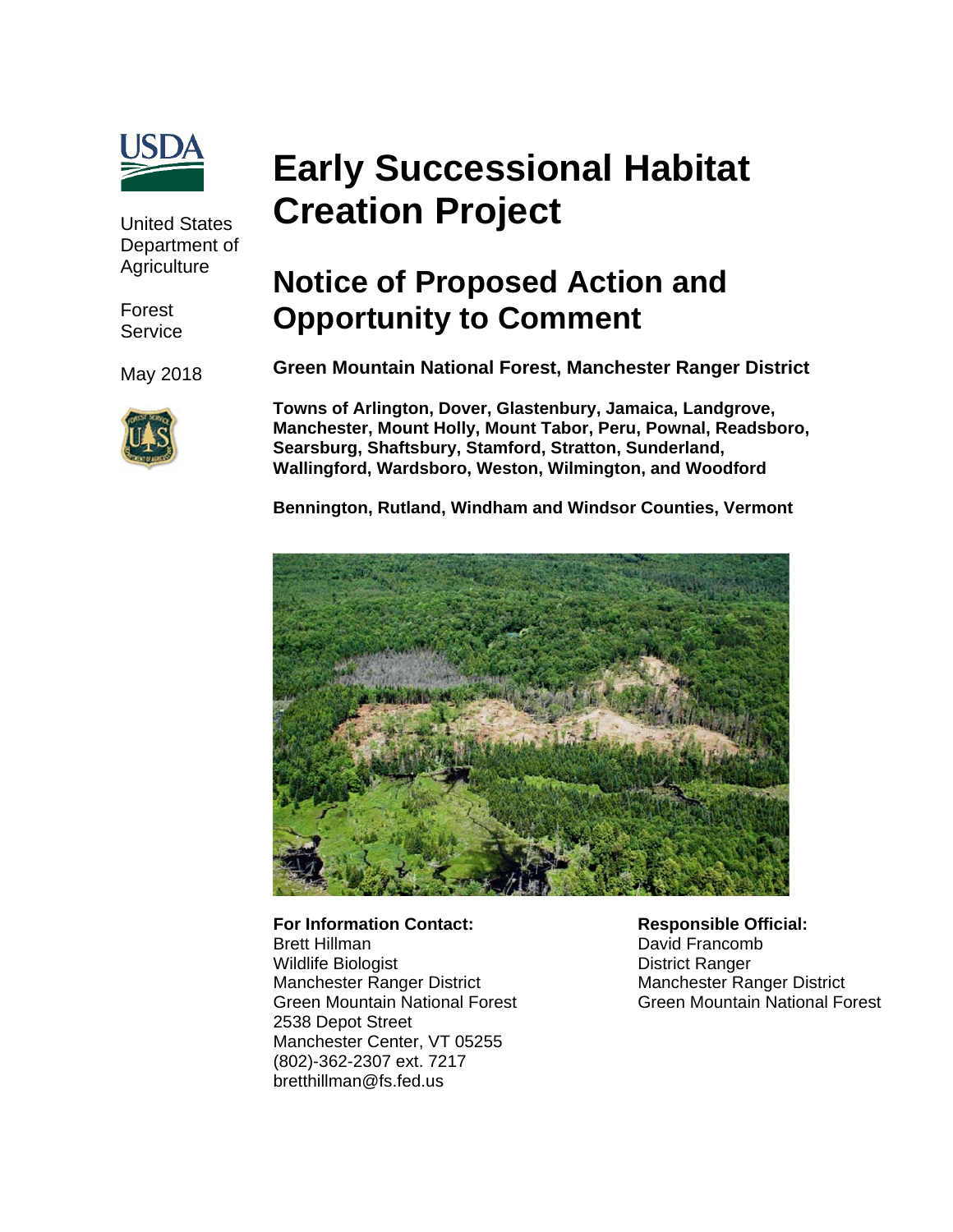In accordance with Federal civil rights law and U.S. Department of Agriculture (USDA) civil *rights regulations and policies, the USDA, its Agencies, offices, and employees, and institutions participating in or administering USDA programs are prohibited from discriminating based on race, color, national origin, religion, sex, gender identity (including gender expression), sexual orientation, disability, age, marital status, family/parental status, income derived from a public assistance program, political beliefs, or reprisal or retaliation for prior civil rights activity, in any program or activity conducted or funded by USDA (not all bases apply to all programs). Remedies and complaint filing deadlines vary by program or incident.* 

*Persons with disabilities who require alternative means of communication for program information (e.g., Braille, large print, audiotape, American Sign Language, etc.) should contact the responsible Agency or USDA's TARGET Center at (202) 720-2600 (voice and TTY) or contact USDA through the Federal Relay Service at (800) 877-8339. Additionally, program information may be made available in languages other than English.*

*To file a program discrimination complaint, complete the USDA Program Discrimination Complaint Form, AD-3027, found online at http://www.ascr.usda.gov/complaint\_filing\_cust.html and at any USDA office or write a letter addressed to USDA and provide in the letter all of the information requested in the form. To request a copy of the complaint form, call (866) 632-9992. Submit your completed form or letter to USDA by: (1) mail: U.S. Department of Agriculture, Office of the Assistant Secretary for Civil Rights, 1400 Independence Avenue, SW, Washington, D.C. 20250-9410; (2) fax: (202) 690-7442; or (3) email: program.intake@usda.gov .*

*USDA is an equal opportunity provider, employer and lender.*

# This document can be made available in large print. Contact Brett Hillman: (802) 362-2307 ext. 7217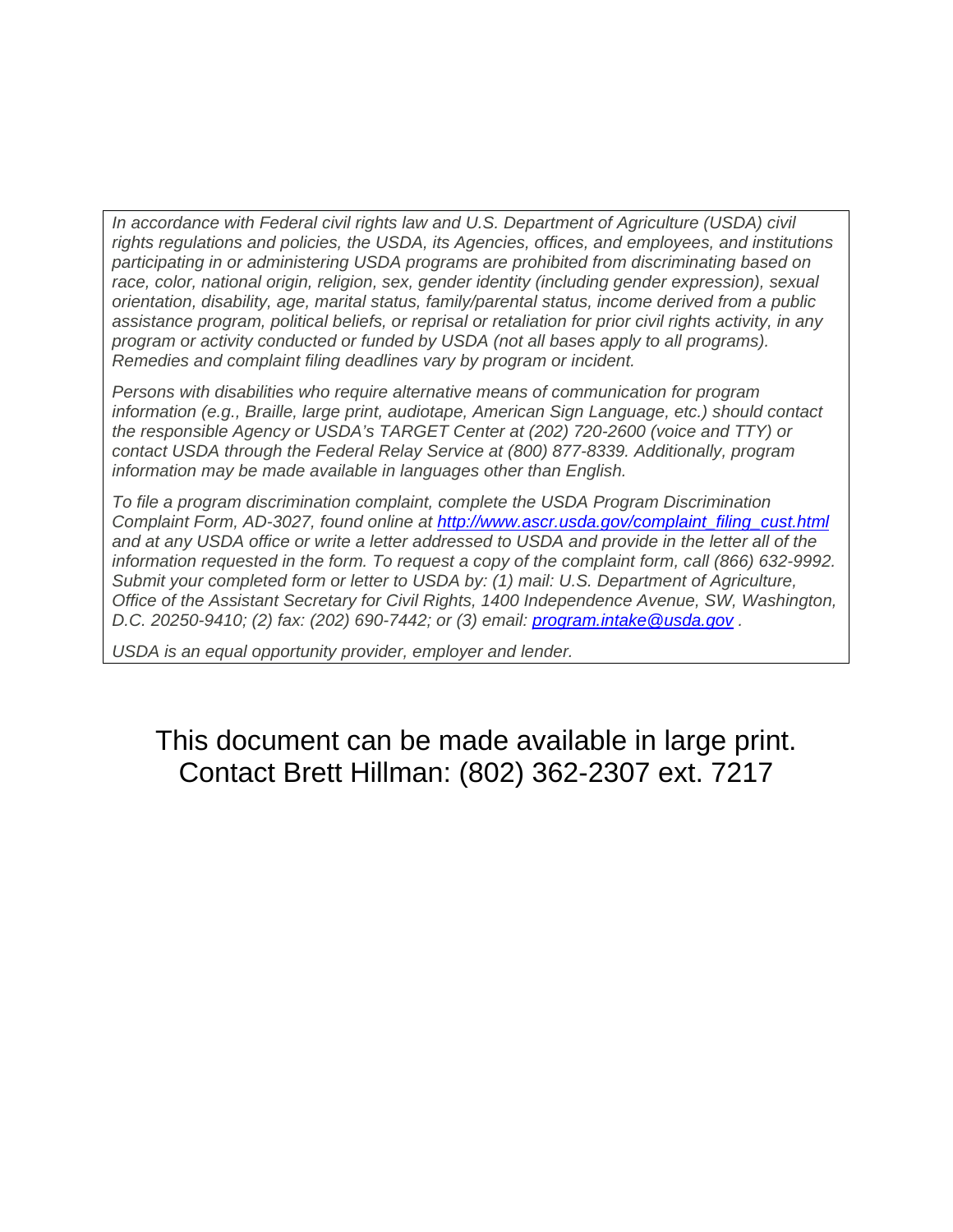## **Early Successional Habitat Creation Project Notice of Proposed Action and Opportunity to Comment**

#### **Introduction**

The United States Department of Agriculture - Forest Service is proposing the Early Successional Habitat Creation (ESHC) Project located on National Forest System lands on the Green Mountain National Forest, Manchester Ranger District. The project area falls within multiple towns and counties in southern Vermont (see Figure 1 and Appendix C). The ESHC Project includes proposed management activities to achieve resource goals, objectives, and desired future conditions as outlined in the 2006 Green Mountain National Forest Land and Resource Management Plan, or Forest Plan.

The ESHC Project is designed to increase the regenerating age class (0 to 9 years old) of forested stands on about 17,411 acres over a 15-year period to provide habitat for neotropical migrant passerine birds (or perching birds) and other wildlife species requiring early successional habitats. Proposed project activities, chiefly commercial timber harvests, would create temporary openings in lowland and upland habitats across a large portion of the Manchester Ranger District.

The ESHC Project proposal must comply with the National Environmental Policy Act (NEPA) prior to proceeding with any activities. The application of NEPA requires public participation, the disclosure of environmental effects of proposed activities, and preparation of a decision document providing specific direction for project implementation. The environmental analysis for the proposed ESHC Project management activities will be documented in a site-specific environmental assessment.

The project environmental analysis will follow an adaptive management approach with less time focused on pre-NEPA field inventory. Environmental effects will be based on the assumption the project would be implemented with the application of design criteria developed for each resource. Although the project will be planned with the best available information, site-specific surveys would be delayed until after the analysis is complete just prior to implementation. It is during this post-decision survey period when proposed activities would be confirmed and verified for compliance with Forest Plan direction and project design criteria. Proposed treatment areas may be modified or dropped to ensure resource effects are within the range disclosed in the environmental assessment.

The Forest Service will develop an implementation guide, which will include monitoring, to ensure treatments are consistent with the final decision and treatments result in the intended effects. The implementation guide will aid in tracking adaptive management actions that occur due to new or more detailed information being received just prior to or at the time of project implementation.

#### **Public Involvement**

The ESHC Project was listed in the Green Mountain National Forest Schedule of Proposed Actions in April 2018 and will be updated quarterly until the project environmental analysis process is complete. A public open house providing proposed project content and intent was held in Manchester Center, VT on March 26, 2018 with over 30 individuals attending. Although largely supportive, some public feedback and comment was used to finalize the proposed action.

The United States Forest Service invites you to comment on the proposed ESHC Project during this 30 day opportunity for public comment. Your thoughtful input will help identify issues related to the proposal, determine whether any alternatives need to be considered, focus effects analysis on resource concerns, and document results in an environmental assessment as the basis for the responsible official to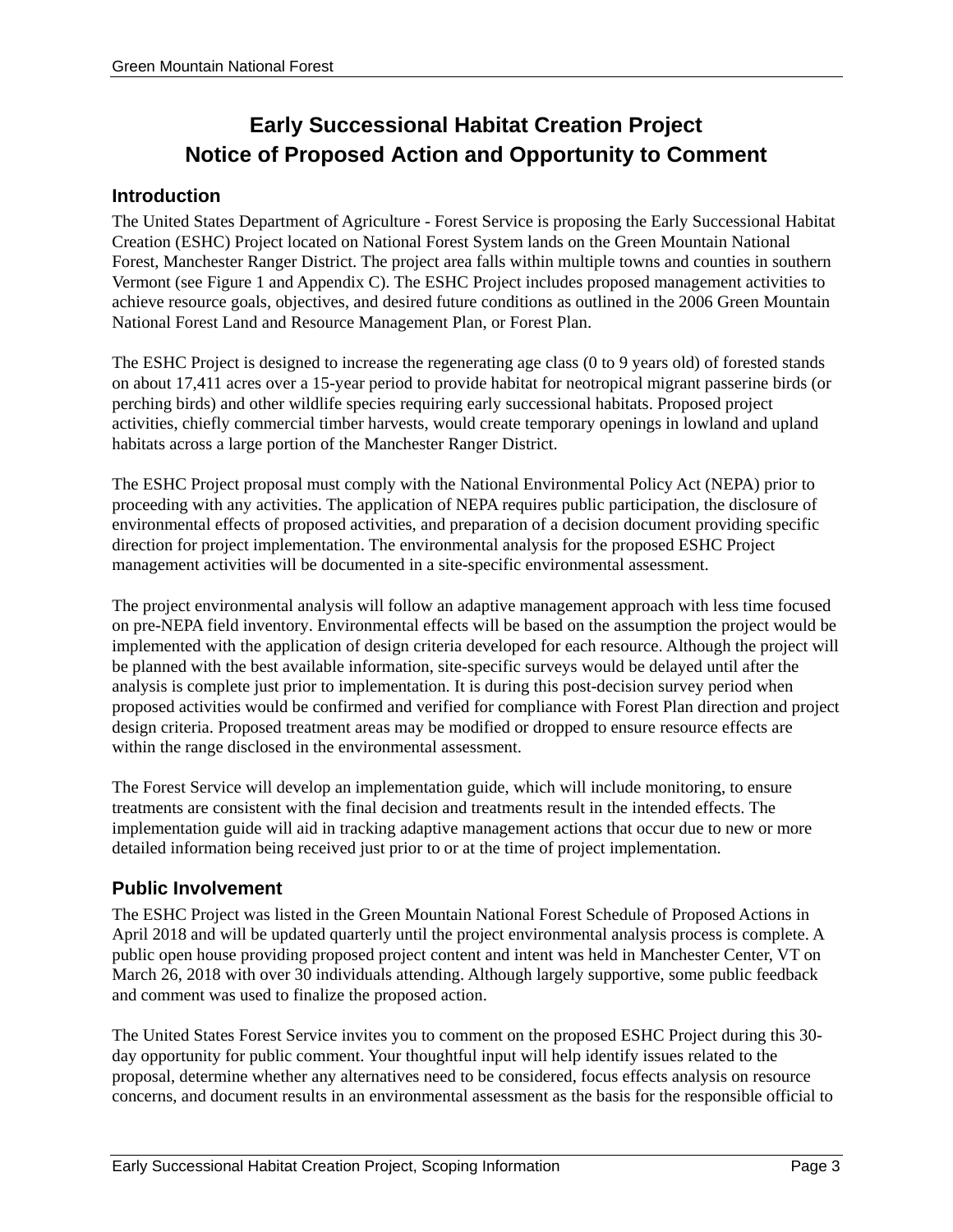decide how to implement the project. Your comments can best be considered if they have a direct relationship to the proposed activities and include supporting reasons for any resource concerns. Directions for how to comment are included in the public scoping and opportunity to comment cover letter.



 **Figure 1: Project Area Vicinity Map**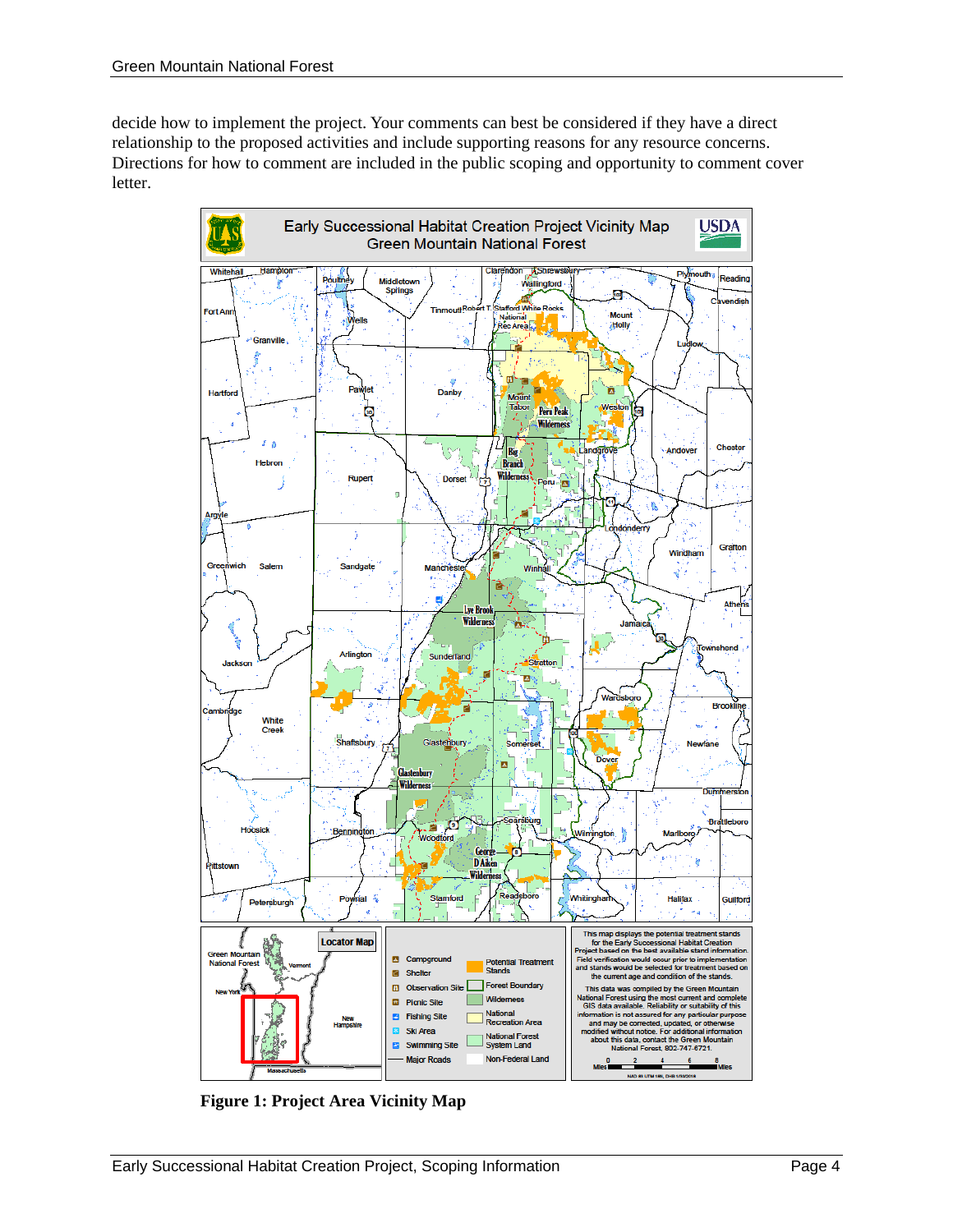#### **Pre-decisional Objection Process**

The proposed ESHC Project would implement the Forest Plan and thus is subject to subparts A and B under the 36 Code of Federal Regulations part 218. These regulations provide for a project level predecisional administrative review (objection) process. In order to be eligible to object the draft decision notice for this project prior to implementation, timely submittal of specific written comments during the designated public comment period is required. This scoping period also serves as the formal 30-day notice and comment period and is the only opportunity for public comment for this project.

#### **Decisions to be Made**

The District Ranger for the Manchester Ranger District is the responsible official for the ESHC Project. The District Ranger will make the following decisions after reviewing the environmental assessment, supporting project record, and public comments received during the comment period:

- Determine whether the proposed action complies with Forest Plan direction including forest-wide and management area standards and guidelines
- Determine whether a finding of no significant impact or an environmental impact statement is warranted based on the disclosure of effects in the environmental assessment

If no environmental impact statement is needed, the following decisions will be made:

- Determine whether the ESHC Project will proceed as proposed or needs to be modified by an alternative to address issues
- Determine which specific design criteria or mitigation measures should be implemented as part of the project to ensure resource protection
- Determine what monitoring requirements, if any, should be applied during or after project implementation

#### **Project Timeline**

The Forest Service anticipates completing an environmental assessment and draft decision for this project by late summer 2018. The timing for the final project decision will depend on whether any objections are received but is anticipated to be no later than fall 2018. Implementation of activities may begin after the final decision notice is signed by the responsible official.

#### **Project Area**

The project area for the ESHC Project includes all stands proposed for potential treatment as well as the roads and trails needed for access. Stands are located on National Forest System lands across the Manchester Ranger District which extends from the Vermont-Massachusetts border north to Route 140 in Wallingford, VT and from the Vermont-New York border east to South Wardsboro Road in Wardsboro, VT (see Figure 1 and Appendix C).

#### **Forest Plan Direction**

The ESHC Project is guided by management direction in the 2006 Green Mountain National Forest Land and Resource Management Plan (Forest Plan). The project proposal has been designed to move the existing condition of National Forest System lands within the project area toward specific Forest Plan goals and objectives and Management Area desired future conditions. The project area falls within the following Management Areas: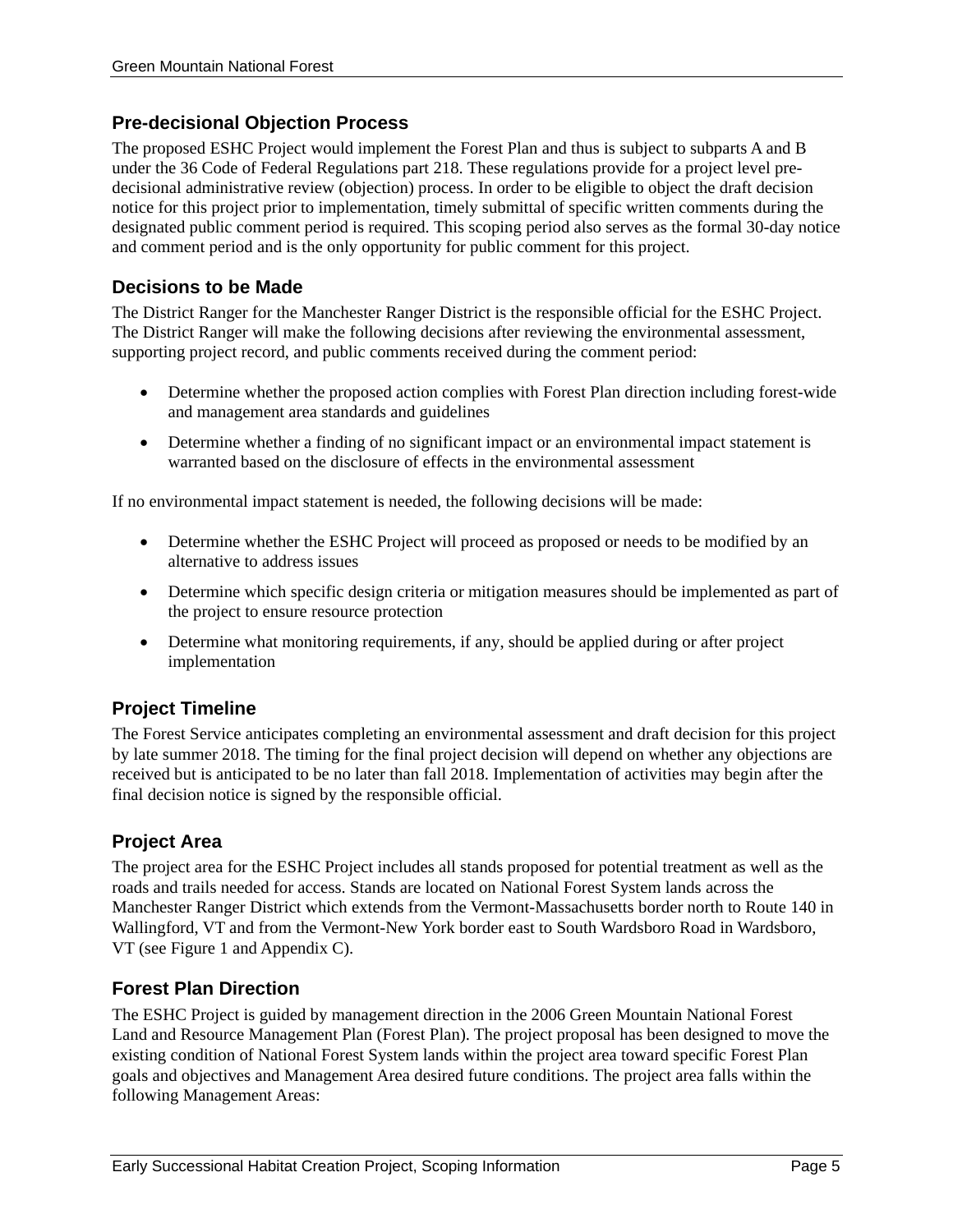- Diverse Forest Use
- Diverse Backcountry
- Remote Wildlife Habitat
- Robert T. Stafford White Rocks National Recreation Area
- Green Mountain Escarpment

#### **Purpose of Action**

The Forest Plan goals, objectives, and management direction for the desired future condition of resources are the primary drivers for defining the purpose of the ESHC Project proposed action. Direction specific to the regenerating age class (forested stands 0-9 years old), also referred to as early successional habitat, has been especially considered for this project.

#### *Forest-wide Management Direction*

The purpose of this action is to meet Forest Plan Goal 2. Goal 2 promotes management activities that maintain and restore the quality, amount, and distribution of habitats to produce viable and sustainable populations of native and desirable non-native plants and animals (Forest Plan, page 10). In order to contribute to this goal, the Forest Plan identifies forest habitat type composition and age class objectives to ensure diversity of composition, structure, and function is maintained or increased on the Green Mountain National Forest (Forest Plan, pages 10 to 12).

The purpose of the ESHC Project it to achieve the following specific Forest Plan objectives:

- Increase the acreage of the regenerating age class (0 to 9 years) to provide a variety of habitat conditions for wildlife and balanced age-class distribution which include (Forest Plan, Table 2.2.2, page 11):
	- $\geq 10$  to 20 percent aspen
	- $\geq$  5 to 15 percent each of birch, mixedwoods/softwoods, and oaks
	- $\geq 5$  to 10 percent northern hardwoods
- Increase aspen/birch forest and regenerating forest to support species preferring these habitats (Forest Plan, page 10)
- Manage aspen-birch habitat so 1 to 5 percent of National Forest System lands are of this type (Forest Plan, Table 2.2-1, page 11)
- Provide for a sustainable supply of forest products (Forest Plan, page 14) which includes maintaining or improving forest health
- Restore and improve wetland resources (Forest Plan, page 13)

The Forest Plan describes the major emphasis and desired future conditions for each Management Area.

#### *Partner Collaboration*

The management goals of our partners are also important considerations for the project purpose. The Mennen Environmental Foundation and the Ruffed Grouse Society have a mutual interest to increase the acreage of early successional habitat for bird species in southern Vermont. The Mennen Environmental Foundation is interested in maximizing neotropical migrant passerine diversity, while the mission of the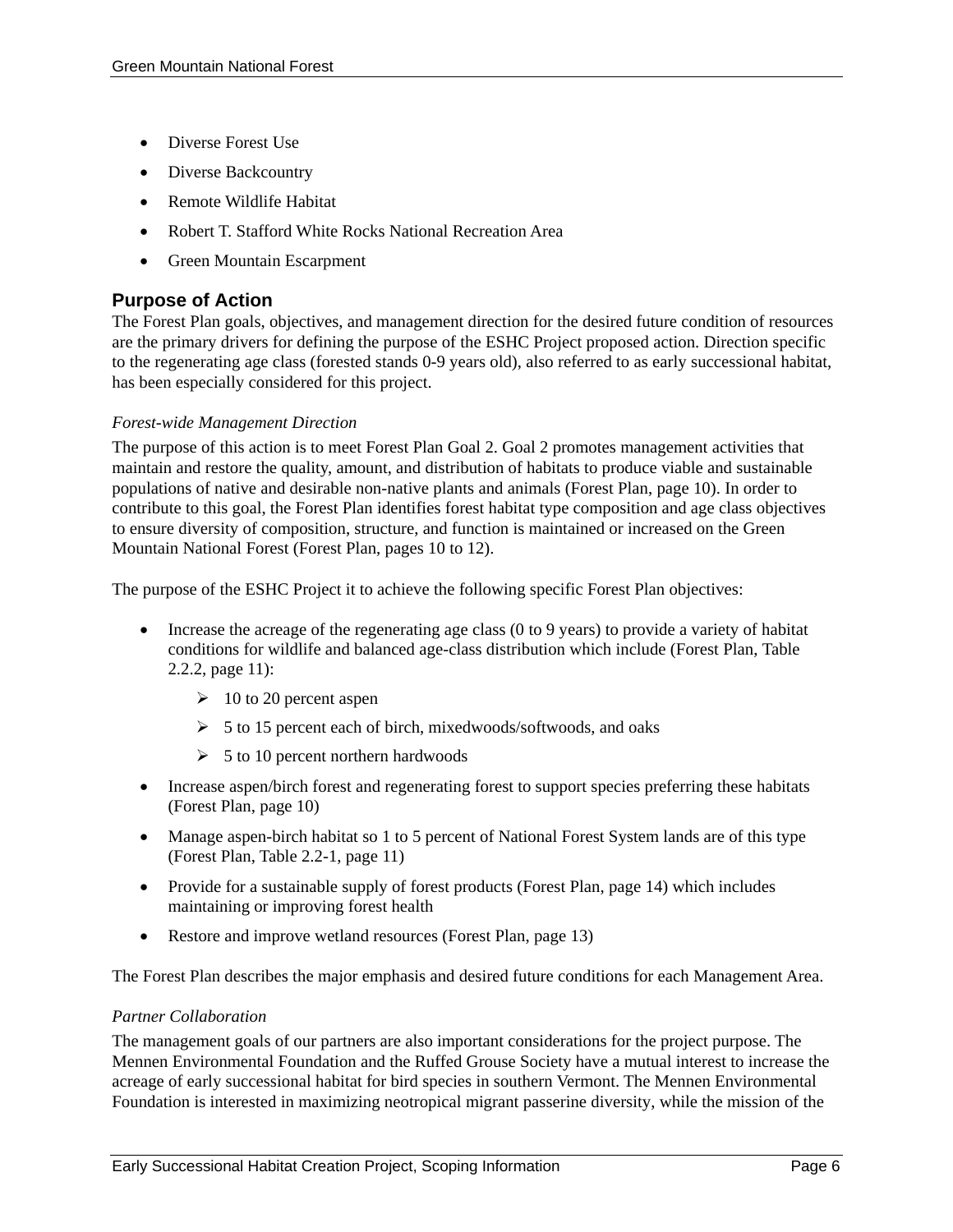Ruffed Grouse Society is to improve land for the ruffed grouse and American woodcock, two gamebird species that require early successional habitat. Both organizations desire to work with the Forest Service to achieve Forest Plan goals and objectives that promote early successional habitat on National Forest System lands. They have helped during the planning stage of the project.

#### **Need for Action**

The need for action is determined by the difference between the existing condition and desired future condition within the project area. There is a need to:

- Create desired early successional habitat conditions (see Table 1)
- Promote aspen-birch habitat type
- Maintain forest health
- Improve wetland habitat

Timber harvesting is the primary tool to achieve these Forest Plan objectives and moving management toward desired future conditions for creating and maintaining healthy, productive forests and quality habitats (Forest Plan, page 15). It is also used to enhance habitats and features of particular value to certain plant and animal species where that habitat is uncommon in the forest, such as aspen, upland openings, hemlock, and oak. A wide range of even-aged and uneven-aged silvicultural harvest methods are available to achieve these objectives (Forest Plan, pages 23 to 25).

#### *Explanation for the Need for Action*

#### Create Early Successional Habitat Conditions

The key need this project would address is the discrepancy between the existing and desired amount of early successional habitat on the Manchester Ranger District. Inventory data demonstrates a lack of forested stands within the 0 to 9 year age class (see Table 1).

| <b>Habitat Type</b> | <b>Existing Condition (percent)</b> | Forest Plan Objectives (percent) <sup>1</sup> |
|---------------------|-------------------------------------|-----------------------------------------------|
| Northern Hardwood   |                                     | $5 - 10$                                      |
| Mixedwood           |                                     | $5 - 15$                                      |
| Softwood            |                                     | $5 - 15$                                      |
| Aspen               | 13                                  | $10 - 20$                                     |
| <b>Birch</b>        |                                     | $5 - 15$                                      |
| Oak                 |                                     | $5 - 15$                                      |
| All Habitat Types   |                                     | N/A                                           |

| Table 1: Comparison of existing amounts of 0 to 9 year old forested stands and Forest Plan |  |
|--------------------------------------------------------------------------------------------|--|
| objectives on the Manchester Ranger District                                               |  |

<sup>1</sup> Age class objectives only apply to suitable lands using even-aged silvicultural systems within the Diverse Forest Use, Diverse Backcountry, Remote Wildlife Habitat, and Green Mountain Escarpment Management Areas (Forest Plan, page 11).

Regenerating forest stands 0 to 9 years old provide important early successional habitat for a number of wildlife species. These include species such as ruffed grouse, woodcock, wild turkey, deer, bear, bobcat, and snowshoe hare, as well as many passerines such as the eastern bluebird, chestnut-sided warbler, common yellowthroat, song sparrow, and American goldfinch (Forest Plan Final Environmental Impact Statement, page 3-102).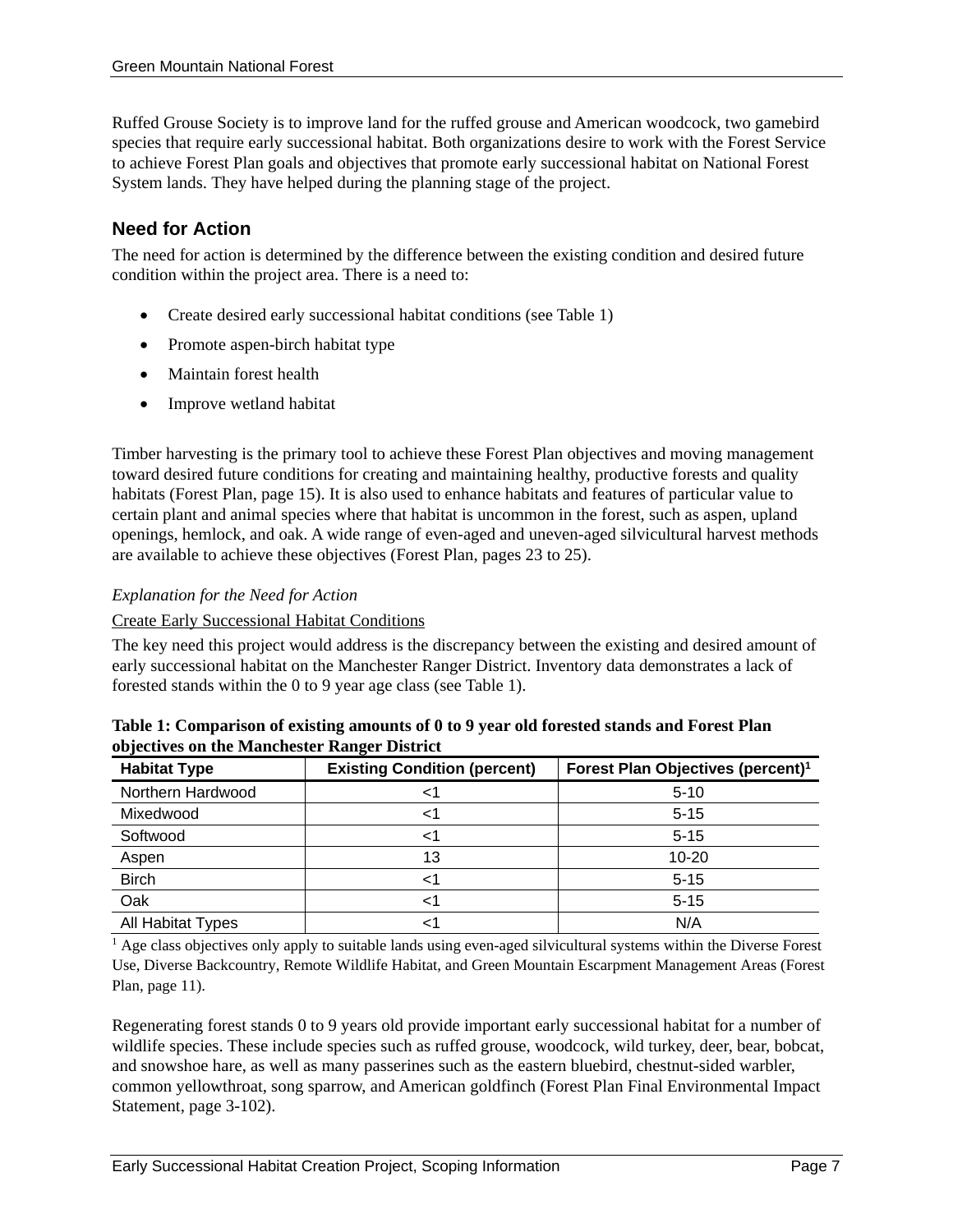The focus of this project is to provide early successional habitat for neotropical migrant passerine birds. Neotropical migrant passerines include all species of perching birds that breed in the United States and/or Canada and winter in Mexico, Latin America, the Carribbean, and/or South America. The Neotropical Migratory Bird Conservation Act lists 386 species that fall into this category, including the five passerines listed above. A number of species on the list, such as the golden-winged warbler and willow flycatcher, occur in Vermont, breed in early successional habitats, and are declining in population in part because of habitat loss within their breeding season ranges. In addition, many other neotropical migrants that nest in mature forest, such as the blue-headed vireo, black-throated blue warbler, and Swainson's thrush, forage extensively in early successional habitats after the young have fledged.

#### Promote Aspen-Birch Habitat Type

Inventory data also shows that the existing aspen-birch habitat type only makes up 2.1 percent of National Forest System lands on the Manchester Ranger District, which is within the lower range of the Forest Plan composition objective of 1 to 5 percent. This habitat type is early successional in nature, so efforts to increase early successional habitat in general would likely increase aspen-birch habitat.

#### Maintain Forest Health

The vast majority of stands that are to be considered for treatment are infected by beech bark disease, which causes fungal infections that lead to severe defects and mortality in beech trees. There is a need to salvage or remove these diseased trees while creating conditions favorable for other tree species, such as aspen and birch, to regenerate to fully utilize the site, providing an indirect benefit of this project. Beech is one of the most shade-tolerant tree species in the project area and also sprouts vigorously. In many stands with shaded conditions, beech is the only regeneration in the understory and would eventually replace the overstory trees. However, these beech trees would be short-lived due to disease and unable to maintain full forest canopy. As they die, they would in turn be replaced by more beech regeneration. This cycle would continue into the foreseeable future without treatment.

#### Improve Wetland Habitat

Part of Forest Plan Goal 4 is to maintain or restore wetland habitats (Forest Plan, page 13), and management can help improve the condition of this resource (Forest Plan, page 22). Wetland areas associated with beaver activities along perennial streams exist throughout the project area. Some species not typically found in upland habitat favor early successional wetland habitat, such as the yellow warbler and willow flycatcher. The creation of early successional habitat conditions adjacent to and within wetlands would benefit these species.

#### **Proposed Action**

The Forest Service proposes management activities to increase early successional habitat conditions, promote aspen-birch habitat, and maintain forest health across the Manchester Ranger District. These activities are summarized in Table 2.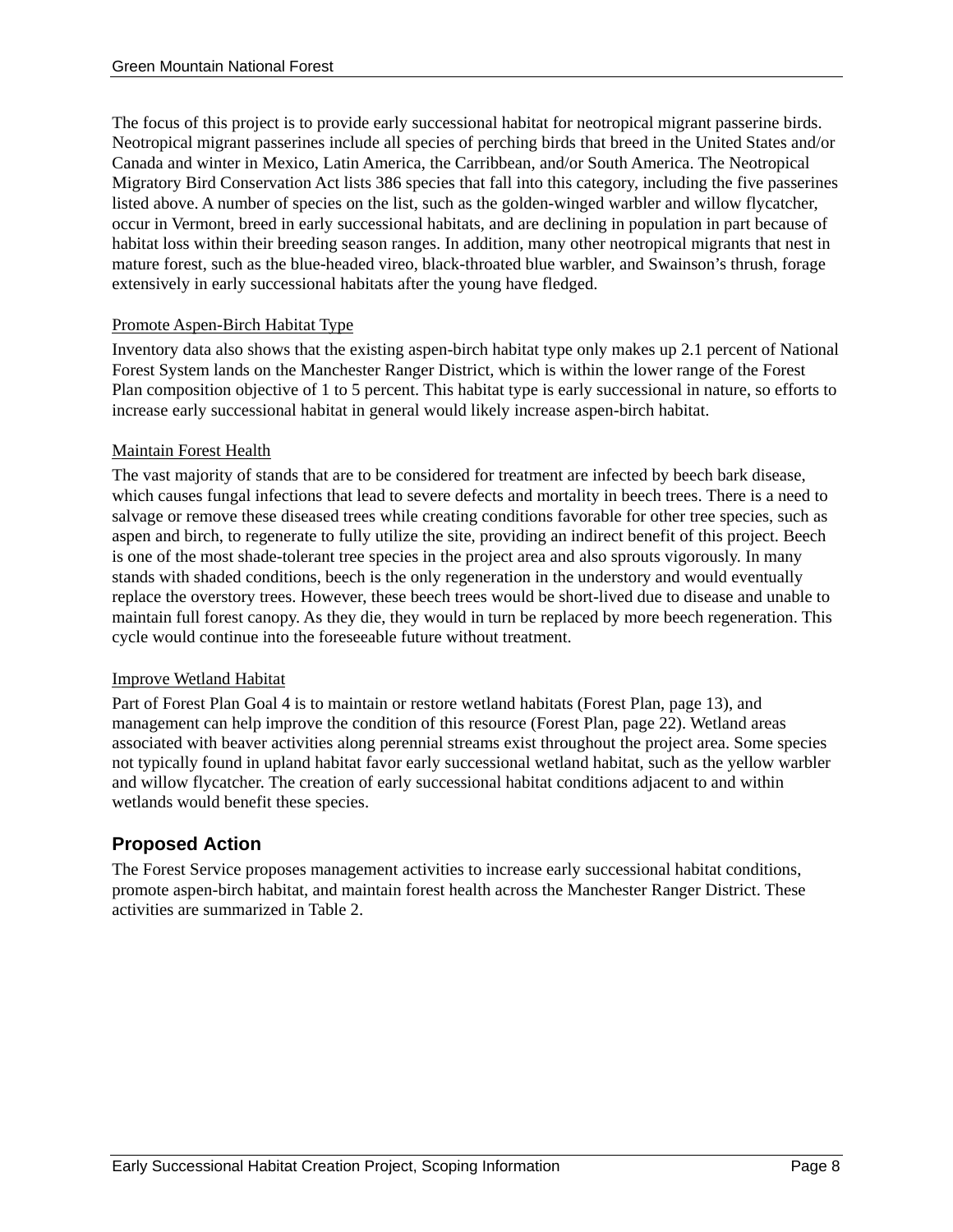| <b>Management Activity</b>                                                                               | <b>Amount Proposed</b>                                                                                                             |
|----------------------------------------------------------------------------------------------------------|------------------------------------------------------------------------------------------------------------------------------------|
| Vegetation treatments <sup>1</sup>                                                                       | Up to $17,411$ acres                                                                                                               |
| Developing road infrastructure                                                                           | Up to 3 to 5 miles of new roads per year, up to<br>2 miles of which may be constructed to<br>permanent road standards <sup>2</sup> |
| Site preparation for natural regeneration (mechanized)<br>equipment, hand tools, and/or prescribed fire) | Up to $17,411$ acres                                                                                                               |
| Wetland habitat enhancement                                                                              | Up to 9 acres of vegetation treatments<br>Installation of up to 18 bird nesting boxes                                              |
| Placement of interpretive signs                                                                          | Up to 5 in high-visibility areas                                                                                                   |

|  |  | Table 2: Summary of proposed management activities |  |
|--|--|----------------------------------------------------|--|
|--|--|----------------------------------------------------|--|

<sup>1</sup> Up to 1,000 acres annually for a 15-year period.

<sup>2</sup> A total of 3 to 5 miles of new roads may be constructed each year. Of this, up to 2 miles may be permanent roads while the rest would be temporary.

#### *Vegetation Treatments*

Potential harvest treatments are proposed for stands totaling up to 17,411 acres with between 500 to 1,000 acres harvested annually over a 15-year period (see Table 2, Appendix A, and Appendix C). Each stand proposed for harvest, the associated Management Area, and size in acres are provided in Appendix A. All activities are designed to be consistent with all Forest-wide and Management Area standards and guidelines in the Forest Plan. The key Forest Plan standards for this project that vary by Management Area pertain to restrictions on the size of created temporary openings (see Table 3).

|  |  |  |  |  |  | Table 3: Proposed harvest acres for each Management Area |
|--|--|--|--|--|--|----------------------------------------------------------|
|--|--|--|--|--|--|----------------------------------------------------------|

| <b>Management Area</b>                                  | <b>Total Proposed</b><br><b>Harvest Acres</b> | <b>Maximum Temporary</b><br><b>Opening Size <math>(\text{acres})^1</math></b> |
|---------------------------------------------------------|-----------------------------------------------|-------------------------------------------------------------------------------|
| Diverse Forest Use                                      | 7,631                                         | 30                                                                            |
| Diverse Backcountry                                     | 3,637                                         | 20                                                                            |
| Remote Wildlife Habitat                                 | 2,409                                         | 20                                                                            |
| Green Mountain Escarpment                               | 1,176                                         | 30                                                                            |
| Robert T. Stafford White Rocks National Recreation Area | 2,559                                         | $5^2$                                                                         |
| Total                                                   | 17,411                                        |                                                                               |

<sup>1</sup> Forest Plan Forest-wide and Management Area standards (Forest Plan, pages 26, 59, 61 and 80).

<sup>2</sup> The Forest Plan states that temporary openings in Robert T. Stafford White Rocks National Recreation Area shall be *less than* 5 acres in size (Forest Plan, page 80).

Stands proposed for treatment were selected based on proximity to existing roads, presence of aspen/paper birch, presence of beech infected with beech bark disease, presence of declining overstory with limited suitable tree regeneration (meaning no or minimal tree regeneration, or existing regeneration is more than 50 percent beech) in the understory to grow into the overstory, and the economic viability of potential harvests.

Harvest methods proposed include even-aged regeneration (clearcut with reserves, patch cuts, and shelterwood) and uneven-aged treatments (group selection) to create temporary openings (see Table 4).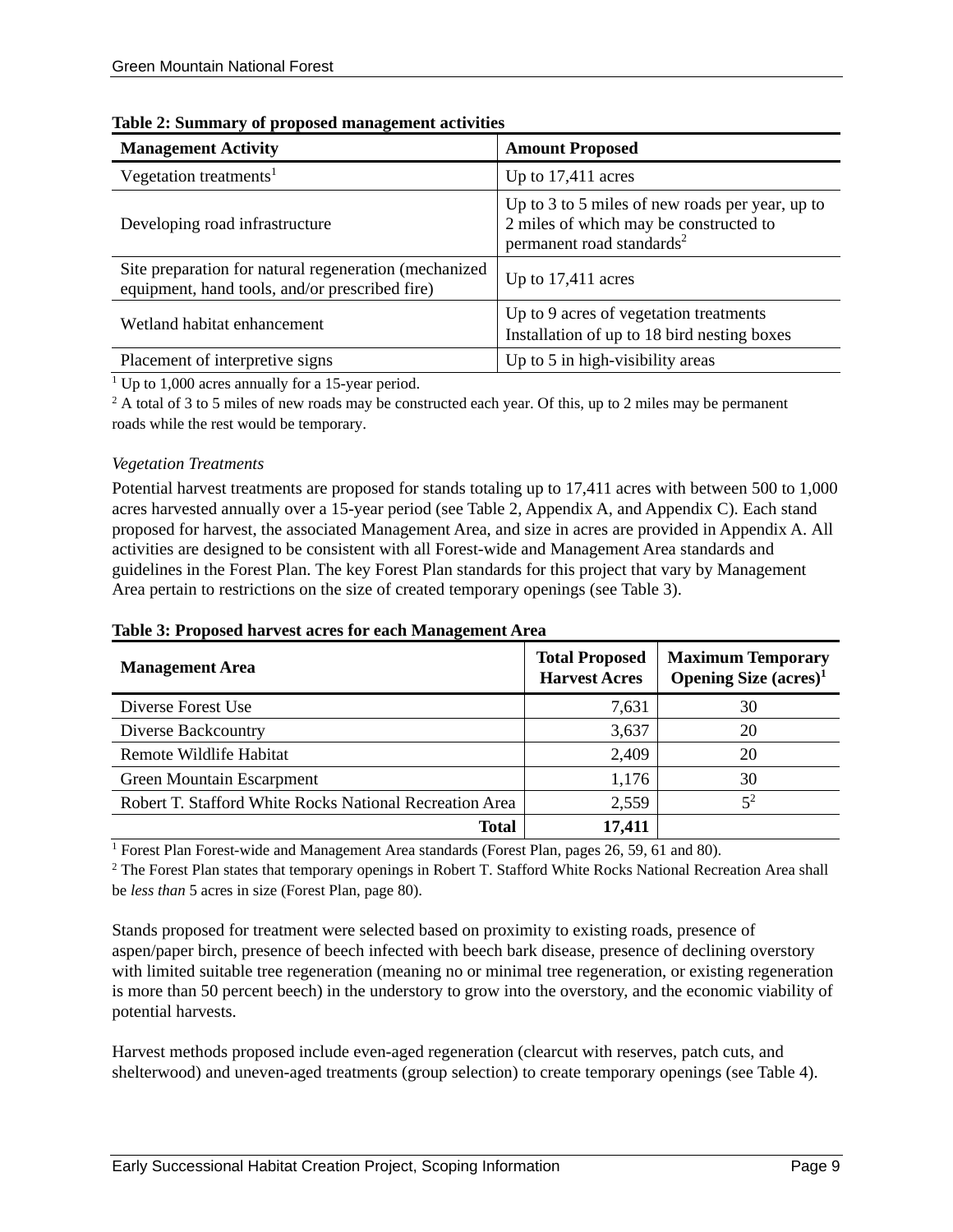| <b>Harvest</b><br><b>Treatment</b><br><b>Method</b> | $\mu$ Description or proposed annot<br><b>Description</b>                                                                                                                                                                                                                              | <b>Example Photograph</b> |
|-----------------------------------------------------|----------------------------------------------------------------------------------------------------------------------------------------------------------------------------------------------------------------------------------------------------------------------------------------|---------------------------|
| Clearcut with<br>reserves                           | Creates a temporary opening of<br>greater than five acres. At least<br>five percent of each stand would<br>be reserved from harvest to<br>provide wildlife trees and greater<br>structural diversity.                                                                                  |                           |
| Patch cuts                                          | Creates a temporary opening of<br>three to five acres. Trees with<br>high wildlife value, such as those<br>with cavities or exfoliating bark,<br>can be reserved from harvest.                                                                                                         |                           |
| Shelterwood                                         | A portion of the existing<br>overstory is retained to provide<br>shelter to regeneration, to allow<br>vigorous young trees to continue<br>growing, and/or to provide<br>greater forest structure. Trees<br>with high wildlife value are also<br>retained individually or in<br>clumps. |                           |
| Group selection                                     | Group openings are created<br>throughout a stand ranging in<br>size from one to two acres in<br>order to provide early<br>successional benefits. Group<br>openings are scattered<br>throughout the stand to equal 10<br>to 20 percent of the total stand<br>acres.                     |                           |

#### **Table 4: Description of proposed timber harvest methods**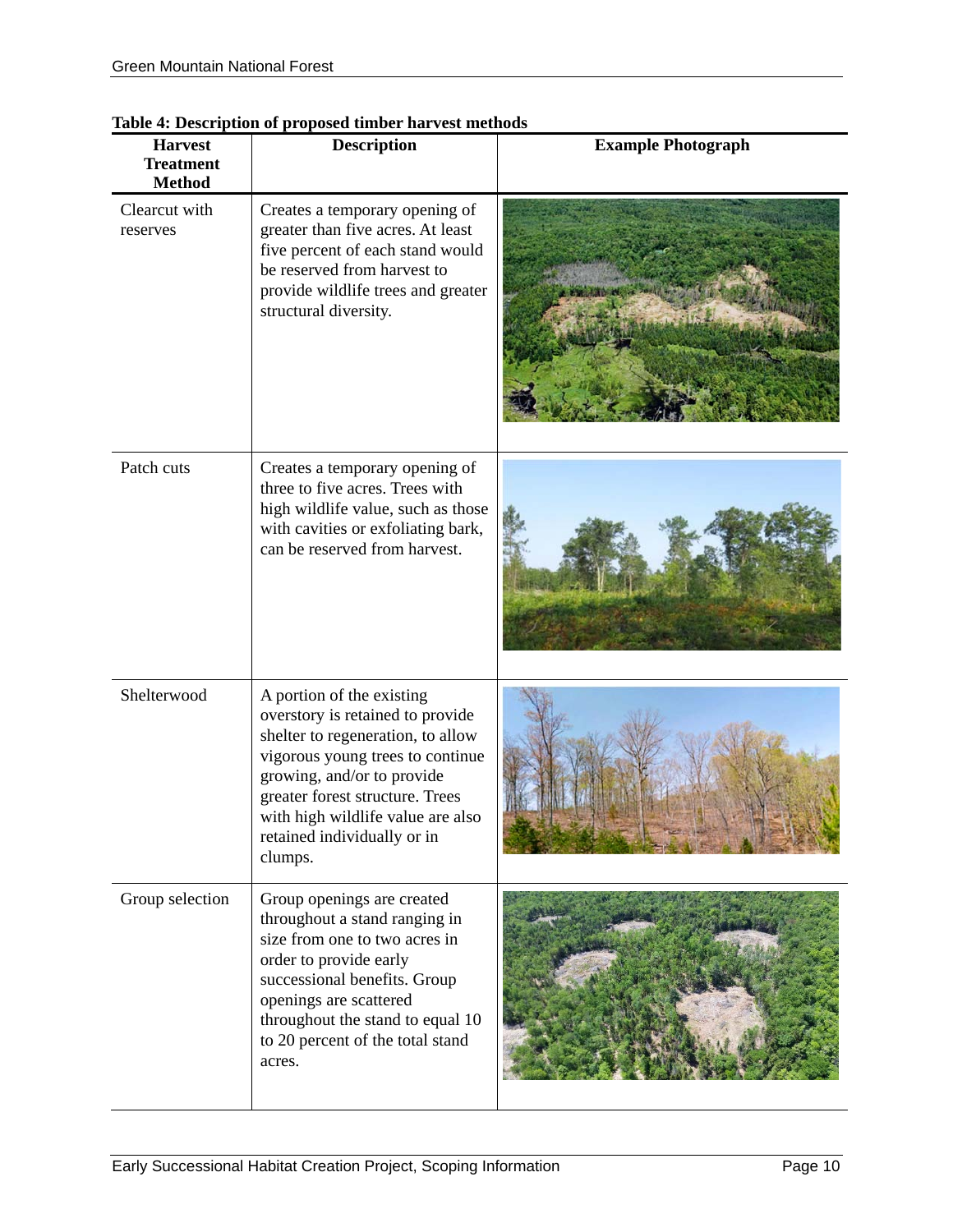Harvest treatment acres would be sited adjacent to each other over multiple time intervals within a 15 year time frame starting from project initiation. This would create a mosaic of varied habitats (in terms of age-class and species composition) within close proximity (see Figure 2 for a visual example of an area with three treatments over 15 years).



Figure 2: Example of treatment layout over time and space<sup>1</sup>.

 $<sup>1</sup>$  Note that temporary openings should not be created directly adjacent to previously regenerated areas until the</sup> average height of the adjacent area reaches a minimum of 15 feet (Forest Plan, page 26).

Selection of the harvest method for each stand would be based on site-specific conditions and factors determined prior to timber sale planning and implementation (see Table 5).

In general, when aspen and/or birch are present, harvest treatments would be designed to regenerate these species. In stands with mature overstory trees and little or no acceptable regeneration in the understory, harvest treatments would also be designed to establish mid-tolerant species (such as red maple, yellow birch, northern red oak, and eastern white pine) and shade-intolerant species (such as aspen, paper birch, and black cherry).

In stands dominated by beech regeneration, harvest treatments would be designed to reduce the amount of beech for the purpose of establishing other desired species, including aspen and birch. Silvicultural treatments such as single tree selection or group selection with small group size are ineffective in these stands, as they create light conditions that favor the understory beech. Further, removal of the diseased beech under these systems would cause beech sprouting, and these sprouts would also be favored by postharvest light conditions. For these reasons, silvicultural treatments that create openings with full sunlight reaching the ground to favor species mid-tolerant to intolerant of shade would be preferred to reduce the amount of beech regeneration and increase species diversity.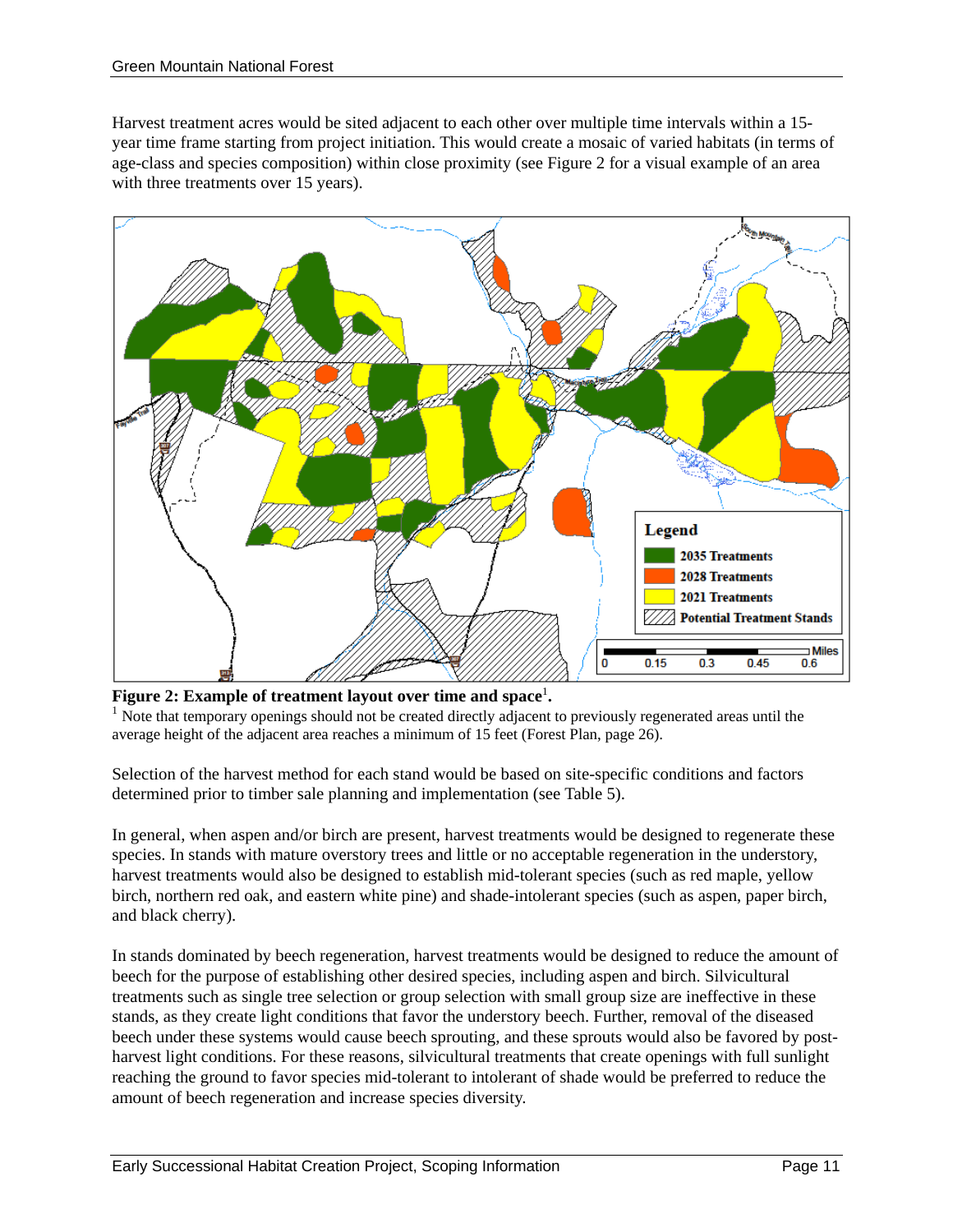Feral apple trees found within stands proposed for treatment would be retained, and if necessary, released from competing vegetation with hand tools.

| <b>Harvest Treatment</b><br><b>Method</b> | Conditions, Factors, and Considerations <sup>1</sup>                                                                                                                                                                                                                             |  |  |
|-------------------------------------------|----------------------------------------------------------------------------------------------------------------------------------------------------------------------------------------------------------------------------------------------------------------------------------|--|--|
| Clearcut with<br>reserves                 | In stands where the desire is to establish shade-intolerant species such as<br>aspen and birch.                                                                                                                                                                                  |  |  |
|                                           | In stands where beech dominates the advance regeneration (greater than 50)<br>٠<br>percent of stocking) or where there is little advance regeneration.                                                                                                                           |  |  |
| Patch cuts                                | In younger stands with aspen clumps where treatment of the entire stand is<br>not economically feasible due to tree size, but where it is desirable to harvest<br>the aspen since they are at an age when they would sprout vigorously after<br>harvest.                         |  |  |
|                                           | In the Robert T. Stafford White Rocks National Recreation Area, where<br>$\bullet$<br>management direction limits opening size to five acres or less.                                                                                                                            |  |  |
| Shelterwood                               | Where there are visual concerns, in stands that have partial stocking of<br>$\bullet$<br>vigorous trees that would be desirable to retain, or where greater structural<br>diversity is desirable.                                                                                |  |  |
| Group selection                           | Where there are visual concerns, in stands with variable stocking and quality,<br>or in stands that have previously been managed with group selection<br>treatment. Lower quality areas would be treated first while higher quality<br>areas would be retained for later groups. |  |  |
| Whole tree<br>harvesting                  | In stands where aspen clearcuts would be implemented so that optimum<br>$\bullet$<br>conditions for aspen regeneration are created (e.g. light and growing space).                                                                                                               |  |  |
| Summer/dry ground<br>harvesting           | In stands without existing vigorous aspen and paper birch, to create bare soil<br>$\bullet$<br>seedbed suitable for aspen and paper birch to establish by seed.                                                                                                                  |  |  |

**Table 5: Stand conditions, factors and considerations for harvest method selection**

<sup>1</sup> This list of conditions, factors, and considerations is not exhaustive but provides a general guide for treatment selection when planning for implementation.

#### *Developing road infrastructure*

The existing National Forest, town, and state road systems would be used for log truck and equipment access to forested stands for harvest activities. Access to potential treatment areas was an important consideration during the development of the project proposal. Some existing roads may need maintenance and reconstruction to meet the appropriate standards. Based on past timber sale experience on the Green Mountain National Forest, it is estimated approximately 20% of existing roads used to facilitate timber harvest require reconstruction and the majority would require some maintenance. In general, Operational Maintenance Level (OML) 1 roads, which are closed to vehicle traffic, require more work than OML 2 through 5 roads, which are open to the public. In addition, a total of 3 to 5 miles of new roads would be proposed annually to access harvest treatment areas (see Table 6). Of this, up to 2 miles may be constructed to permanent OML 1 road standards while the rest would be constructed to temporary road standards.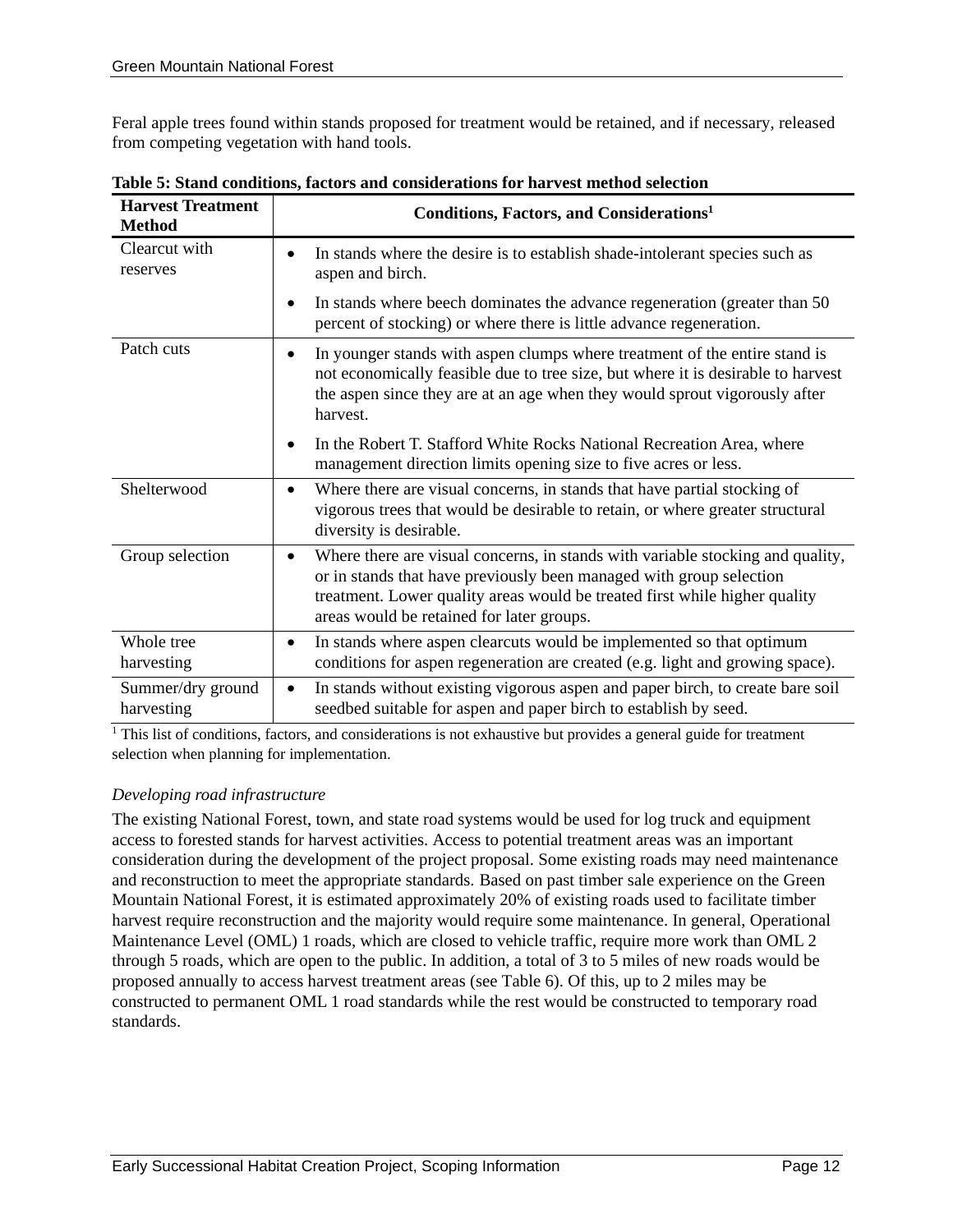| <b>Road Infrastructure</b><br><b>Activity</b>                                                              | <b>Conditions, Factors, and Considerations</b>                                                                                                                                                                                                                                                                                                  |  |  |  |
|------------------------------------------------------------------------------------------------------------|-------------------------------------------------------------------------------------------------------------------------------------------------------------------------------------------------------------------------------------------------------------------------------------------------------------------------------------------------|--|--|--|
| Maintenance or<br>reconstruction of<br>existing roads                                                      | Approximately 56 percent of the stands are estimated to be entirely within<br>$\bullet$<br>one-quarter of a mile from Forest System, town, or state roads. Current<br>logging equipment is capable of skidding harvested timber this distance to<br>existing roads (based on equipment limitations, risk to soil, and economic<br>feasibility). |  |  |  |
|                                                                                                            | Some existing roads may need maintenance or reconstruction to meet the<br>٠<br>appropriate standard for their intended use by logging trucks and equipment.                                                                                                                                                                                     |  |  |  |
|                                                                                                            | Improvements may include clearing brush, limited road widening, gravel<br>$\bullet$<br>placement, installing and/or repairing culverts, and ditching and shaping of<br>roads.                                                                                                                                                                   |  |  |  |
| Construction of up to<br>three to five miles of<br>temporary road<br>annually                              | Where stands, or portions of stands, are located further than one-quarter of a<br>$\bullet$<br>mile from an existing road, temporary road construction may be required.                                                                                                                                                                         |  |  |  |
|                                                                                                            | Approximately 17 percent of stands proposed for treatment are within one-<br>$\bullet$<br>quarter of a mile of an existing unclassified road (which includes<br>snowmobile trails). These may need to be improved upon to meet temporary<br>road standards.                                                                                     |  |  |  |
|                                                                                                            | Approximately 14 percent of the stands are partially within one-quarter of a<br>$\bullet$<br>mile of an existing or unclassified road. These may require a small amount of<br>temporary road construction to access the portions of the stands that are<br>beyond one-quarter of a mile from a road.                                            |  |  |  |
|                                                                                                            | Approximately 13 percent of the stands are more than one-quarter of a mile<br>$\bullet$<br>from an existing or unclassified road and would require temporary road<br>construction to access any part of the stands.                                                                                                                             |  |  |  |
|                                                                                                            | Approximately half of the temporary roads would be constructed over known<br>$\bullet$<br>existing unclassified roads, such as snowmobile trails. In other areas,<br>temporary roads may be located on existing roadbeds, old temporary roads,<br>skid trails, or other types of trails.                                                        |  |  |  |
| Construction of up to<br>two miles of OML 1<br>permanent road<br>annually where site<br>conditions warrant | The construction of new permanent Operational Maintenance Level 1 roads<br>$\bullet$<br>or reconstruction or relocation of existing system or non-system roads may<br>be necessary based on future resource management needs including but not<br>limited to timber, vegetation and wildlife habitat management.                                |  |  |  |
|                                                                                                            | When permanent roads are relocated, the existing system road shall be<br>$\bullet$<br>decommissioned and closed.                                                                                                                                                                                                                                |  |  |  |
|                                                                                                            | Final road level and location needed for each proposed treatment area would<br>٠<br>be determined by conditions such as soil type, soil moisture content, slope,<br>stream crossings, and proximity to wetlands or other sensitive resources.                                                                                                   |  |  |  |
|                                                                                                            | Forest Service timber and engineering staff will determine the appropriate<br>$\bullet$<br>locations which will be reviewed by relevant resource specialists prior to<br>implementation.                                                                                                                                                        |  |  |  |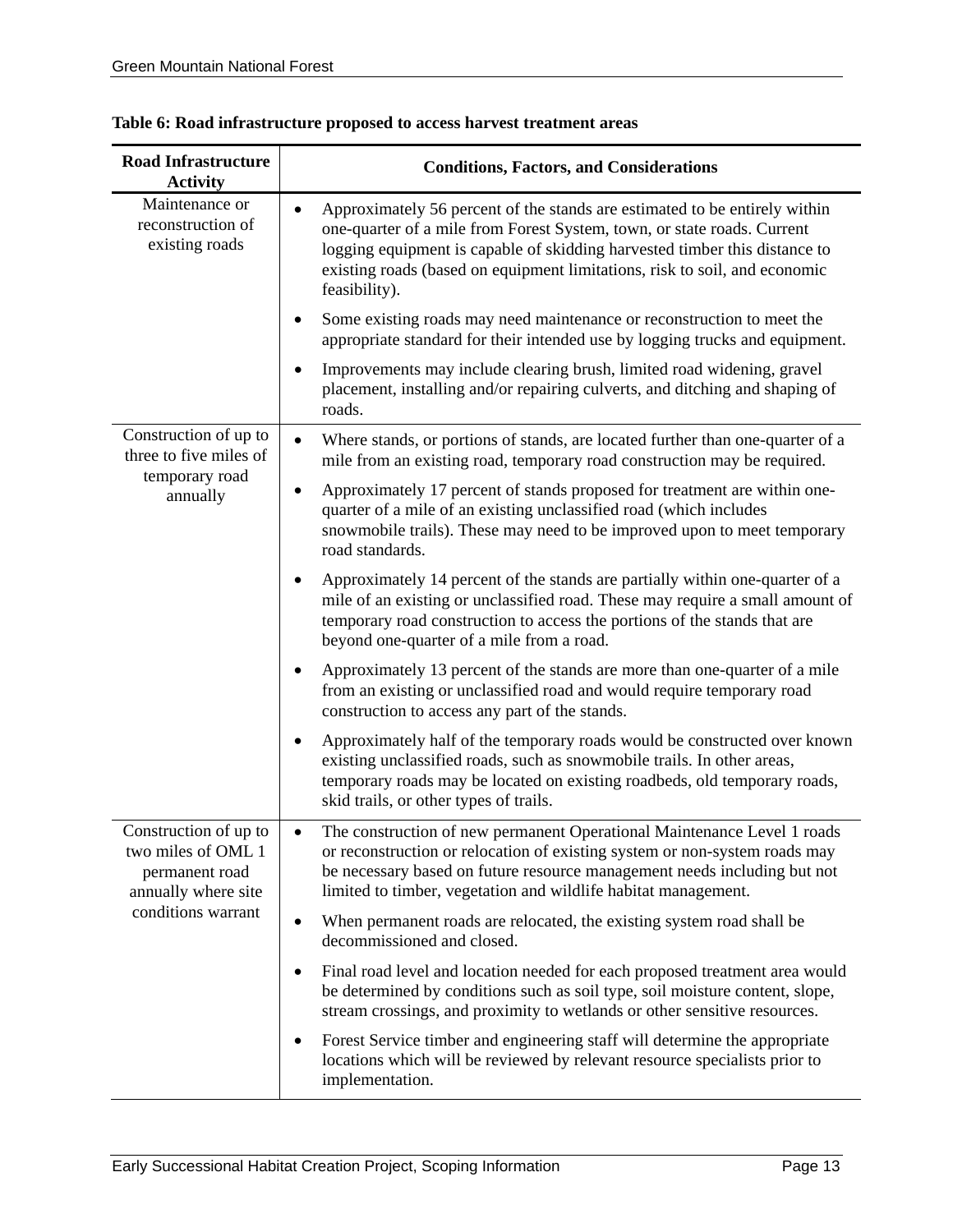Temporary roads would be the preferred option for accessing stands. The difference between temporary and permanent OML 1 roads are as follows:

- Temporary roads: These are minimum-standard roads designed for short-term use during a specific project and are built at a minimum width to allow for the passage of equipment. After their use, any culverts and crossing structures would be removed and the road template would be returned to pre-existing conditions. The roads would be blocked with organic material, berms, or barriers to prohibit motorized vehicle access and allow the roadbed to naturally re-vegetate.
- Permanent OML 1 roads: These are intermittent service roads that are closed to vehicle traffic when not needed for management activities. They would be constructed using native material as well as imported gravel. Drainage structures would be placed as needed. The width of the roads would be fourteen feet with ditches or fill slope extending out to four feet wider than the road surface. Drainage structures would be removed following use. Basic custodial maintenance is performed during times of non-use to minimize damage to adjacent resources.

New log landings and skid roads/trails would also be constructed in locations needed to access all areas being considered for harvest. Landings are typically between one-quarter and one-half acre in size.

Estimates on the anticipated miles of temporary and permanent roads and maintenance and reconstruction of existing roads are part of the proposed action so impacts from these activities can be fully analyzed. The specific level, amount, and location of road infrastructure needed would be based upon site-specific conditions identified during project planning at the time of implementation. Design criteria and best management practices are used to minimize the impacts and costs of road use and construction. For example, existing roads would be used to the extent possible. If access cannot economically be achieved in accordance with the design criteria and best management practices, then stands would be excluded from treatment.

There will be no change in public motorized use as a result of this decision. Until a separate decision is made, all roads currently open to public motorized use will remain open, and all roads closed to public motorized use will remain closed.

#### *Site Preparation and Planting*

Site preparation would occur in all stands following harvest activities to create conditions favorable for establishing tree regeneration and to remove undesirable stems of existing saplings. This would be accomplished primarily with hand tools such as chainsaws or brushsaws. Mechanized equipment, such as tractors, may be used as well. Prescribed burning (which may include the construction of fire lines) may be used in cases where desirable oak regeneration is present, or if there is a large amount of retained organic material left after harvest that would impede seedling establishment.

Planting of oak and hickory species, or other species predicted to do well in future weather conditions, would be considered on south/west facing slopes and other appropriate sites as determined by a silviculturist.

#### *Wetland Habitat Enhancement*

In nine discrete wetlands or wetland complexes within the project area (see Table 7), trees would be felled, but not harvested, within 100 feet of the wetland boundary, right up to the water's edge. Leaving the trees on the ground to simulate natural wind throw events would provide valuable habitat for reptiles, amphibians, mammals, and invertebrates adjacent to or within wetlands. Up to nine total acres would be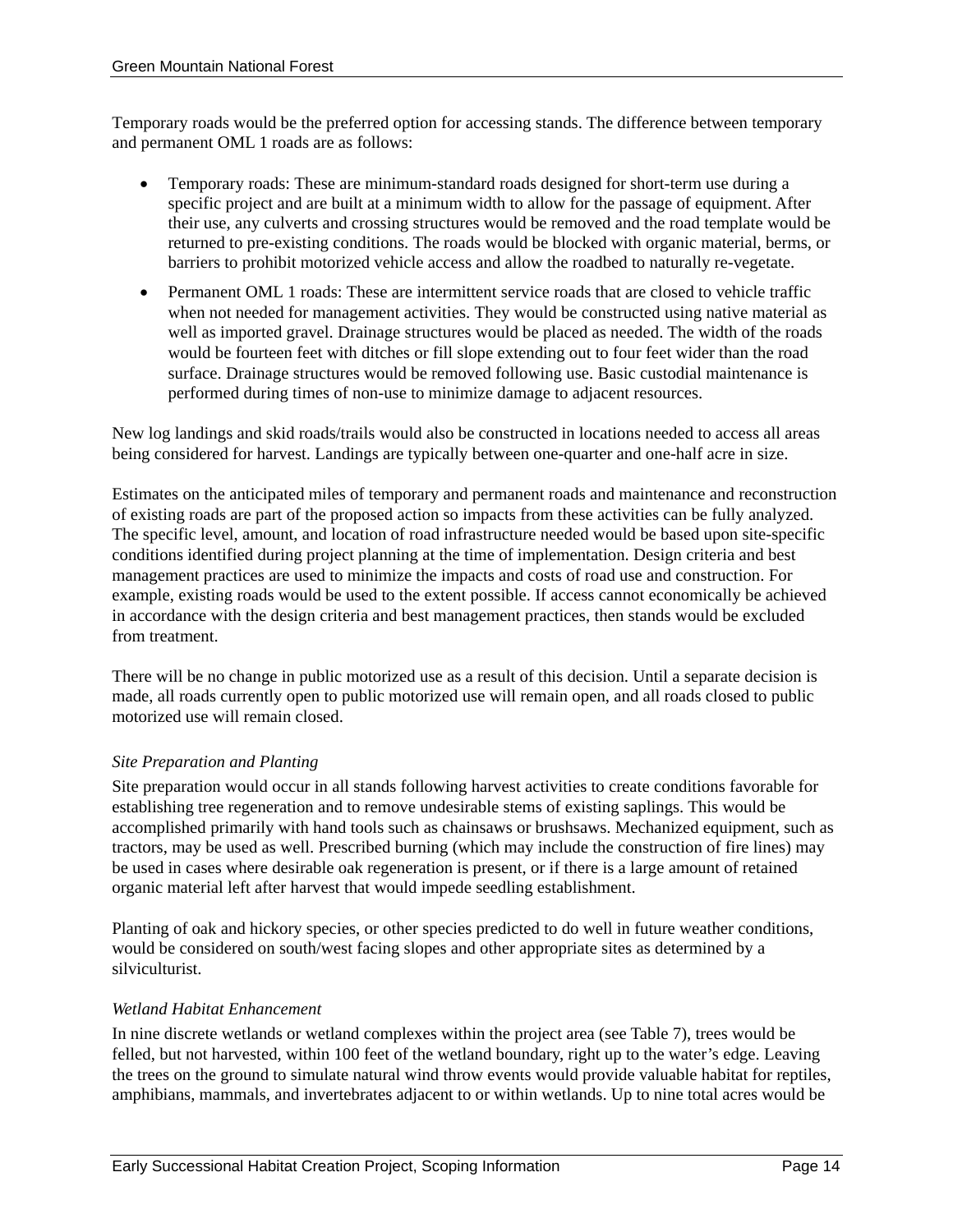treated in this fashion, or approximately one acre per wetland. The compartments and stands listed in Table 6 can be found on the maps in Appendix C.

In addition, up to two bird nesting boxes may be installed around the perimeter of each wetland to provide cavity nesting habitat.

| <b>Associated Stream</b>       | Stand(s)<br><b>Compartment</b> |                | <b>Management Area</b>  |  |
|--------------------------------|--------------------------------|----------------|-------------------------|--|
| North Alder Brook              | 89                             | 2, 12, 46      | Diverse Backcountry     |  |
| <b>Ball Mountain Brook UT</b>  | 179                            | 9              | Remote Wildlife Habitat |  |
| <b>Stamford Stream</b>         | 128                            | 56             |                         |  |
|                                | 129                            | 60, 63, 70, 71 | Diverse Backcountry     |  |
| Big Branch                     | 19                             | 7, 10, 19      | White Rocks NRA         |  |
| <b>Utley Brook UT</b>          | 44                             | 23, 25         | Diverse Forest Use      |  |
| City Stream UT                 | 134                            | 5, 8           | Diverse Forest Use      |  |
| Jenny Coolidge Brook UT        | 30                             | 6              | Diverse Forest Use      |  |
| West Branch Deerfield River UT | 122                            | 2, 16          | Diverse Forest Use      |  |
| Ellis Brook                    | 53                             | 3, 8, 9        | Diverse Forest Use      |  |

**Table 7: Wetlands proposed for habitat enhancement** 

UT = Unnamed Tributary; NRA = National Recreation Area

#### *Design Criteria*

An interdisciplinary team of Forest Service specialists have developed design criteria to achieve management objectives for other resources and to minimize or eliminate any potential effects to natural and cultural resources in the project area (Appendix B). Design criteria ensure projects are implemented in a manner that is consistent with Forest Plan Standards and Guidelines. These include habitat enhancement features for wildlife, measures to reduce the spread of invasive species, and protective measures for rare plant and animal habitats, riparian areas, fisheries, soil and water resources, visual quality objectives, recreation opportunities, and cultural resources.

The Forest Service is anticipating site-specific conditions would vary and require the application of different types of design criteria depending on the type of vegetation treatment method, level of road access selected, and/or other site-specific factors. The ESHC Project would be planned with the best available information; however, all site-specific information would not be available before a decision is made to implement. Therefore, closer to the time of implementation (such as when planning specific timber sales), the stands selected for treatment and potential road/access locations would be evaluated through field inventory and survey. The appropriate design criteria would then be identified and required during implementation. This would ensure that resources would be protected under the variety of expected management activities proposed and any effects would be minimized to acceptable levels.

For example, some design criteria would require field surveys prior to implementation to ensure that impacts to any rare or sensitive resources are minimized or avoided. Many of these resources may change during the 15-year period that implementation would occur. Completion of surveys and inventories closer to the actual time of implementation can better ensure the most accurate information is used to implement the project and protect these resources. An added benefit of this approach is the ability to adapt the design criteria (within the defined parameters of the criteria in Appendix B) if monitoring results demonstrate changes are needed to protect a given resource or better achieve objectives.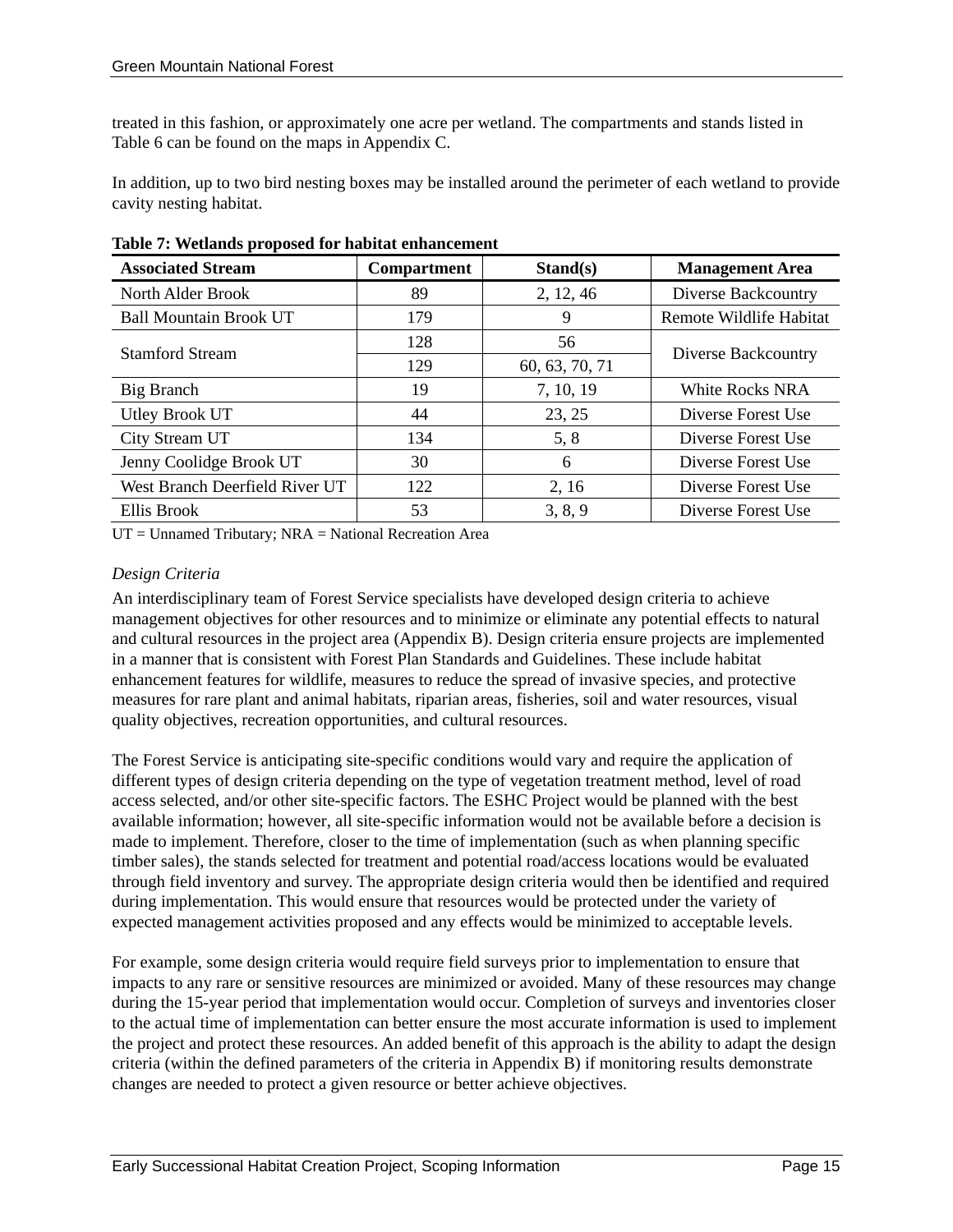| Compartment              | <b>Stand</b>            | Area    | <b>Management</b> | Compartment | <b>Stand</b>   | Area             | <b>Management</b>           |
|--------------------------|-------------------------|---------|-------------------|-------------|----------------|------------------|-----------------------------|
|                          |                         | (acres) | Area <sup>1</sup> |             |                | (acres)          | Area <sup>1</sup>           |
| $\mathbf{1}$             | $\mathbf{1}$            | 10      | <b>GME</b>        | 52          | $\,8\,$        | 44               | $\ensuremath{\mathsf{DFU}}$ |
| $\mathbf{1}$             | $\sqrt{2}$              | 17      | <b>NRA</b>        | 52          | 9              | 44               | <b>DFU</b>                  |
| $\overline{2}$           | $\overline{4}$          | 15      | $\rm NRA$         | 52          | 10             | 76               | <b>DFU</b>                  |
| $\overline{3}$           | 1                       | 23      | <b>NRA</b>        | 53          | $\mathbf{1}$   | 19               | <b>DFU</b>                  |
| 3                        | $\overline{\mathbf{4}}$ | 69      | <b>NRA</b>        | 53          | 3              | 52               | <b>DFU</b>                  |
| 3                        | 6                       | 23      | <b>NRA</b>        | 53          | $\sqrt{6}$     | 35               | <b>DFU</b>                  |
| 3                        | $\overline{7}$          | 17      | <b>NRA</b>        | 53          | $\,8\,$        | 36               | <b>DFU</b>                  |
| 3                        | $8\,$                   | 19      | <b>NRA</b>        | 53          | 9              | 140              | <b>DFU</b>                  |
| 3                        | 9                       | 20      | <b>NRA</b>        | 53          | 11             | 44               | <b>DFU</b>                  |
| $\overline{\mathbf{3}}$  | 10                      | 27      | <b>NRA</b>        | 53          | 12             | 72               | <b>DFU</b>                  |
| 3                        | 13                      | 18      | $\rm NRA$         | 53          | 13             | 108              | <b>DFU</b>                  |
| $\overline{3}$           | 15                      | 17      | <b>NRA</b>        | 53          | 14             | 103              | <b>DFU</b>                  |
| $\overline{\mathbf{3}}$  | 18                      | 11      | <b>NRA</b>        | 53          | 16             | 23               | <b>DFU</b>                  |
| 3                        | 22                      | 14      | <b>NRA</b>        | 53          | 22             | 5                | <b>DFU</b>                  |
| $\overline{3}$           | 24                      | 18      | <b>NRA</b>        | 53          | 29             | 22               | <b>DFU</b>                  |
| 3                        | 26                      | 18      | <b>NRA</b>        | 89          | $\sqrt{2}$     | $\overline{4}$   | DBC                         |
| 3                        | 31                      | 55      | <b>NRA</b>        | 89          | 12             | 35               | $\rm DBC$                   |
| 3                        | 32                      | 12      | <b>NRA</b>        | 89          | 46             | $\mathbf{1}$     | DBC                         |
| $\overline{3}$           | 33                      | 17      | <b>NRA</b>        | 89          | $46\,$         | $\sqrt{6}$       | $\rm DBC$                   |
| 3                        | 35                      | 14      | <b>NRA</b>        | 91          | $\mathbf{1}$   | 38               | $\rm DBC$                   |
| $\overline{\mathbf{3}}$  | 36                      | 60      | <b>NRA</b>        | 91          | $\overline{4}$ | $\overline{7}$   | $\rm DBC$                   |
| 3                        | 39                      | 34      | <b>NRA</b>        | 91          | 6              | 57               | $\rm DBC$                   |
| $\overline{3}$           | 40                      | 46      | <b>NRA</b>        | 91          | 14             | 18               | $\rm DBC$                   |
| $\overline{4}$           | 1                       | 10      | <b>DFU</b>        | 91          | 17             | 61               | $\rm DBC$                   |
| $\overline{\mathcal{L}}$ | 3                       | 9       | <b>DFU</b>        | 91          | 18             | 39               | $\rm DBC$                   |
| $\overline{\mathcal{L}}$ | $\overline{4}$          | 95      | <b>DFU</b>        | 91          | 20             | 45               | $\rm DBC$                   |
| $\overline{4}$           | 6                       | 21      | <b>NRA</b>        | 91          | 21             | 20               | $\rm DBC$                   |
| $\overline{\mathcal{L}}$ | 10                      | 26      | <b>DFU</b>        | 91          | 22             | 26               | DBC                         |
| $\overline{\mathcal{L}}$ | 11                      | 14      | <b>DFU</b>        | 91          | 24             | 3                | $\rm DBC$                   |
| $\overline{4}$           | 12                      | 23      | <b>DFU</b>        | 91          | 25             | 16               | $\rm DBC$                   |
| $\overline{4}$           | 13                      | 21      | <b>DFU</b>        | 91          | 26             | 12               | DBC                         |
| $\overline{4}$           | 14                      | 60      | DFU               | 91          | 26             | $\boldsymbol{6}$ | DBC                         |
| $\overline{4}$           | 15                      | 90      | <b>DFU</b>        | 91          | 32             | 58               | DBC                         |
| $\overline{4}$           | 17                      | 89      | <b>DFU</b>        | 91          | 33             | 33               | $\rm DBC$                   |
| $\overline{4}$           | 18                      | 57      | <b>DFU</b>        | 91          | 34             | $22\,$           | DBC                         |
| $\overline{4}$           | 19                      | 14      | <b>DFU</b>        | 91          | 36             | 28               | DBC                         |
| $\overline{4}$           | $20\,$                  | 55      | <b>DFU</b>        | 91          | 38             | 49               | DBC                         |
| $\overline{4}$           | 22                      | 17      | <b>DFU</b>        | 91          | 39             | 31               | <b>DBC</b>                  |
| 5                        | $\mathbf{1}$            | 13      | <b>DFU</b>        | 91          | 40             | 13               | DBC                         |
| $\sqrt{5}$               | $\overline{2}$          | 44      | <b>DFU</b>        | 91          | 41             | 54               | DBC                         |
| $\sqrt{5}$               | 3                       | 22      | <b>DFU</b>        | 91          | 42             | $27\,$           | DBC                         |
| $\sqrt{5}$               | $\overline{4}$          | 16      | <b>DFU</b>        | 91          | 44             | 26               | DBC                         |
| $\overline{5}$           | 5                       | 12      | <b>DFU</b>        | 91          | 48             | 36               | DBC                         |

### **Appendix A: List of stands included in the ESHC Project.**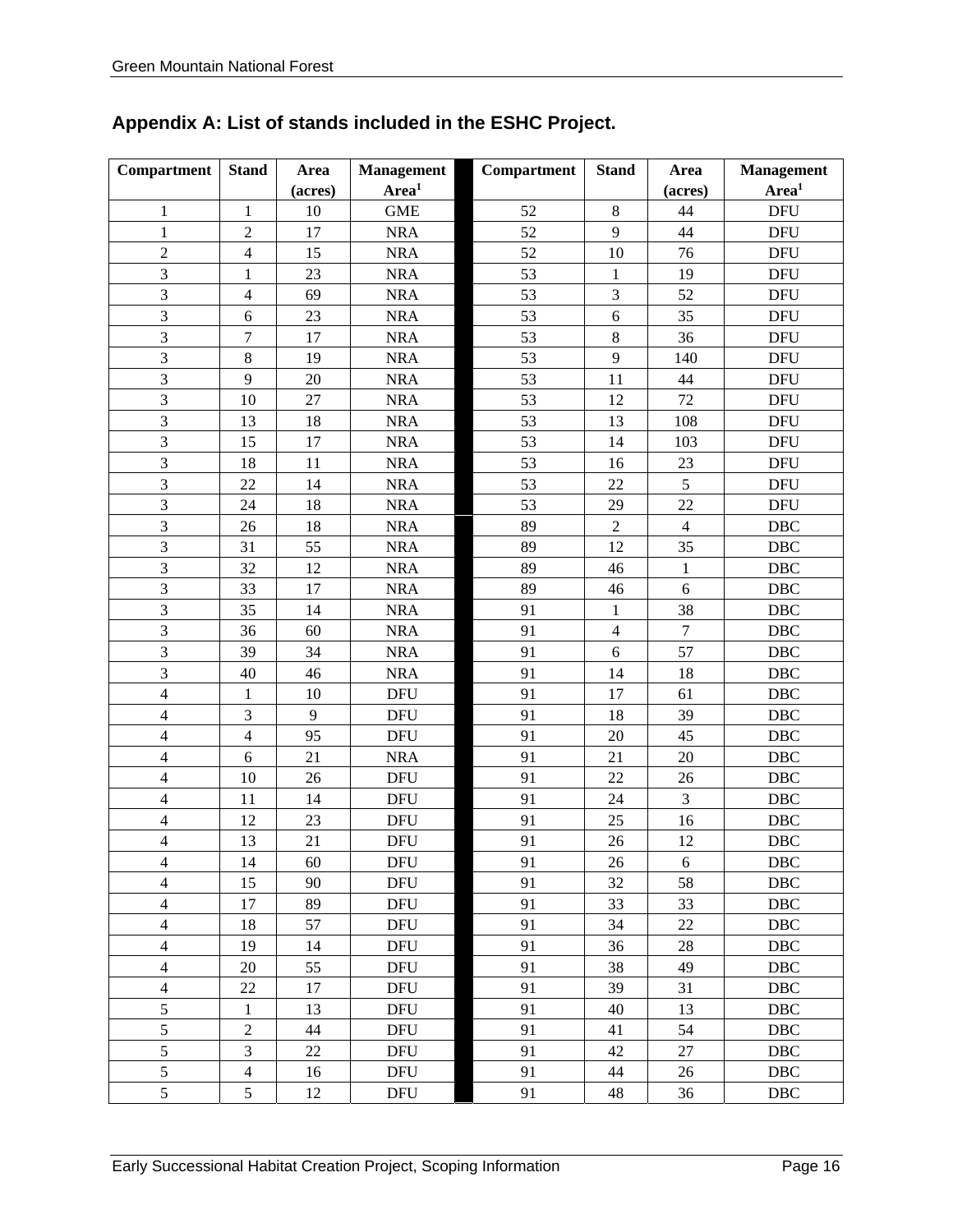| Compartment | <b>Stand</b>     | Area           | <b>Management</b> | Compartment | <b>Stand</b>     | Area    | <b>Management</b> |
|-------------|------------------|----------------|-------------------|-------------|------------------|---------|-------------------|
|             |                  | (acres)        | Area <sup>1</sup> |             |                  | (acres) | Area <sup>1</sup> |
| $\sqrt{5}$  | 6                | 14             | <b>DFU</b>        | 92          | $8\,$            | 16      | DBC               |
| 5           | $\boldsymbol{7}$ | 30             | <b>DFU</b>        | 92          | 26               | 17      | $\rm DBC$         |
| 5           | $8\,$            | 16             | <b>DFU</b>        | 92          | 27               | 47      | DBC               |
| 5           | 9                | 27             | <b>DFU</b>        | 92          | 28               | 31      | DBC               |
| 5           | 11               | $\overline{7}$ | <b>DFU</b>        | 92          | 29               | 10      | DBC               |
| 5           | 12               | 39             | <b>DFU</b>        | 92          | 30               | 49      | $\rm DBC$         |
| 5           | 13               | $10\,$         | <b>DFU</b>        | 92          | 31               | 146     | DBC               |
| 5           | 14               | 16             | <b>DFU</b>        | 92          | 42               | 56      | DBC               |
| 5           | 15               | 17             | <b>DFU</b>        | 92          | 44               | 6       | DBC               |
| 5           | 16               | 30             | <b>DFU</b>        | 92          | 46               | 5       | $\rm DBC$         |
| 5           | 18               | 10             | <b>DFU</b>        | 92          | 47               | 70      | DBC               |
| 5           | 19               | 17             | <b>DFU</b>        | 92          | 48               | 31      | DBC               |
| 5           | 21               | 9              | <b>DFU</b>        | 92          | 49               | 10      | DBC               |
| 6           | 27               | 37             | <b>GME</b>        | 92          | 51               | 32      | <b>DBC</b>        |
| 6           | 29               | 11             | <b>DFU</b>        | 94          | $\sqrt{6}$       | 9       | DBC               |
| 9           | $\mathbf{1}$     | 9              | <b>GME</b>        | 94          | $\overline{7}$   | 16      | DBC               |
| 9           | $\overline{4}$   | 11             | <b>DFU</b>        | 94          | $\,8\,$          | 3       | DBC               |
| 9           | $\overline{4}$   | $\sqrt{6}$     | <b>DFU</b>        | 94          | 10               | $20\,$  | $\rm DBC$         |
| 9           | 5                | $\,8\,$        | <b>DFU</b>        | 94          | 12               | $\,8\,$ | DBC               |
| 9           | 6                | 30             | <b>DFU</b>        | 94          | 15               | 203     | DBC               |
| 9           | $\overline{7}$   | 23             | <b>DFU</b>        | 117         | $\sqrt{6}$       | 3       | <b>DFU</b>        |
| 9           | $\,8$            | 32             | <b>DFU</b>        | 122         | $\overline{c}$   | 59      | <b>DFU</b>        |
| 9           | 9                | 15             | <b>DFU</b>        | 122         | 16               | 30      | <b>DFU</b>        |
| 9           | 10               | 39             | <b>DFU</b>        | 122         | 41               | 68      | <b>DFU</b>        |
| 9           | 11               | 16             | <b>DFU</b>        | 122         | 43               | 77      | <b>DFU</b>        |
| 9           | 12               | 15             | <b>DFU</b>        | 128         | 56               | 134     | <b>DBC</b>        |
| 9           | 13               | 16             | <b>DFU</b>        | 129         | $\mathbf{1}$     | 96      | DBC               |
| 9           | 19               | 15             | <b>DFU</b>        | 129         | 15               | 56      | <b>DFU</b>        |
| 9           | 20               | 6              | <b>DFU</b>        | 129         | 16               | 89      | <b>DFU</b>        |
| 9           | 21               | $\,8\,$        | <b>DFU</b>        | 129         | 24               | 23      | <b>DFU</b>        |
| 9           | 22               | 22             | <b>DFU</b>        | 129         | 26               | 31      | <b>DFU</b>        |
| 9           | 23               | 27             | <b>DFU</b>        | 129         | 27               | 46      | <b>DFU</b>        |
| 9           | 24               | 13             | <b>DFU</b>        | 129         | 32               | 34      | <b>DFU</b>        |
| 9           | 25               | 32             | <b>DFU</b>        | 129         | 44               | 69      | <b>DFU</b>        |
| $10\,$      | $\mathbf{1}$     | 43             | $\rm NRA$         | 129         | 49               | 42      | DBC               |
| $10\,$      | 6                | 18             | <b>NRA</b>        | 129         | 54               | 36      | <b>DBC</b>        |
| 10          | $\overline{7}$   | 25             | <b>NRA</b>        | 129         | 56               | 47      | $\rm DBC$         |
| $10\,$      | 42               | 32             | <b>NRA</b>        | 129         | 57               | 73      | DBC               |
| $10\,$      | 45               | 82             | <b>NRA</b>        | 129         | 60               | 37      | DBC               |
| $10\,$      | 46               | 78             | <b>NRA</b>        | 129         | 60               | 13      | DBC               |
| 12          | 54               | 5              | <b>NRA</b>        | 129         | 63               | 85      | $\rm DBC$         |
| 13          | $\,1$            | $\mathfrak{Z}$ | <b>DFU</b>        | 129         | $70\,$           | 19      | DBC               |
| 14          | $\,1$            | 9              | DFU               | 129         | 71               | 56      | DBC               |
| 14          | $\overline{c}$   | 22             | DFU               | 129         | 75               | 14      | <b>DFU</b>        |
| 14          | 3                | 22             | DFU               | 133         | $\boldsymbol{2}$ | 11      | DBC               |
| 14          | 5                | 33             | DFU               | 133         | $6\,$            | 28      | DBC               |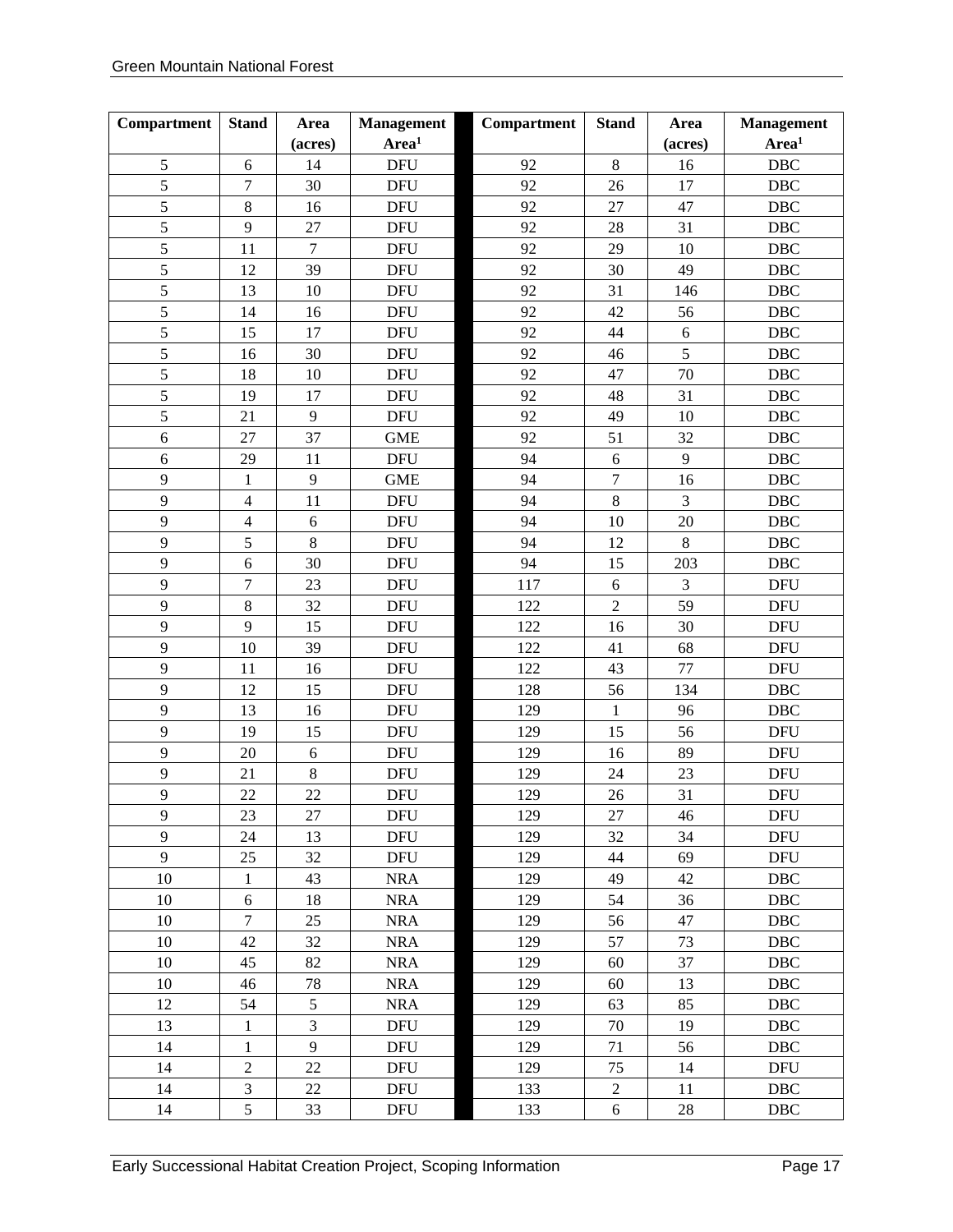| Compartment | <b>Stand</b>     | Area             | <b>Management</b> | Compartment | <b>Stand</b>   | Area           | <b>Management</b> |
|-------------|------------------|------------------|-------------------|-------------|----------------|----------------|-------------------|
|             |                  | (acres)          | $\mathbf{Area}^1$ |             |                | (acres)        | Area <sup>1</sup> |
| 14          | 15               | 26               | <b>DFU</b>        | 134         | 5              | 51             | <b>DFU</b>        |
| 14          | 21               | 29               | <b>DFU</b>        | 134         | 8              | 54             | <b>DFU</b>        |
| 14          | 22               | 56               | <b>DFU</b>        | 134         | 9              | 11             | <b>DFU</b>        |
| 14          | 23               | 126              | <b>DFU</b>        | 134         | 15             | 38             | <b>DFU</b>        |
| 14          | 24               | 40               | <b>DFU</b>        | 134         | 26             | 31             | <b>DFU</b>        |
| 15          | $\overline{c}$   | 23               | <b>DFU</b>        | 141         | $\sqrt{2}$     | 51             | $\rm DBC$         |
| 15          | 3                | 57               | <b>DFU</b>        | 141         | 3              | 32             | DBC               |
| 15          | $\overline{4}$   | 13               | <b>DFU</b>        | 141         | 6              | 55             | DBC               |
| 15          | 5                | $\boldsymbol{7}$ | <b>DFU</b>        | 141         | 9              | 20             | DBC               |
| 15          | $\sqrt{6}$       | 11               | <b>DFU</b>        | 141         | 10             | 18             | $\rm DBC$         |
| 15          | 18               | 27               | <b>DFU</b>        | 141         | 12             | 30             | DBC               |
| 15          | 19               | 33               | <b>DFU</b>        | 141         | 14             | 81             | DBC               |
| 15          | 20               | $\overline{4}$   | <b>DFU</b>        | 141         | 25             | 64             | DBC               |
| 15          | 21               | 23               | <b>DFU</b>        | 141         | 102            | $\,1\,$        | $\rm DBC$         |
| 15          | 22               | $\tau$           | <b>DFU</b>        | 142         | $\overline{4}$ | 28             | <b>DFU</b>        |
| 15          | 23               | 18               | <b>DFU</b>        | 142         | 9              | $\overline{7}$ | <b>DFU</b>        |
| 15          | 25               | 6                | <b>DFU</b>        | 142         | 13             | 41             | <b>DFU</b>        |
| 15          | 26               | $\,8\,$          | <b>DFU</b>        | 144         | $\overline{c}$ | 47             | <b>GME</b>        |
| 15          | 27               | 10               | <b>DFU</b>        | 144         | $\overline{3}$ | 56             | <b>GME</b>        |
| 15          | 32               | 96               | <b>DFU</b>        | 144         | $\overline{7}$ | 76             | <b>GME</b>        |
| 19          | $\mathbf{1}$     | 74               | <b>NRA</b>        | 144         | $8\,$          | 37             | <b>GME</b>        |
| 19          | $\overline{c}$   | 125              | <b>NRA</b>        | 144         | 9              | 56             | <b>GME</b>        |
| 19          | 5                | 18               | <b>NRA</b>        | 144         | 11             | 25             | DBC               |
| 19          | $\sqrt{6}$       | 44               | <b>NRA</b>        | 144         | 12             | 51             | DBC               |
| 19          | $\boldsymbol{7}$ | 414              | <b>NRA</b>        | 144         | 14             | 63             | <b>GME</b>        |
| 19          | $\overline{8}$   | 41               | <b>NRA</b>        | 144         | 15             | 26             | <b>GME</b>        |
| 19          | 10               | 12               | <b>NRA</b>        | 144         | 16             | 16             | <b>GME</b>        |
| 19          | 11               | 42               | <b>NRA</b>        | 144         | 17             | 21             | <b>GME</b>        |
| 19          | 12               | 26               | <b>NRA</b>        | 144         | 18             | 28             | <b>GME</b>        |
| 19          | 13               | $\boldsymbol{7}$ | <b>NRA</b>        | 144         | 19             | 62             | $\rm DBC$         |
| 19          | 14               | 14               | <b>NRA</b>        | 144         | 20             | 41             | DBC               |
| 19          | 15               | 23               | $\rm NRA$         | 144         | 21             | $8\,$          | <b>GME</b>        |
| 19          | 16               | 12               | <b>NRA</b>        | 144         | 22             | 19             | <b>GME</b>        |
| 19          | 17               | $8\,$            | <b>NRA</b>        | 144         | 23             | 37             | <b>DBC</b>        |
| 19          | 19               | 50               | <b>NRA</b>        | 144         | 27             | 11             | <b>GME</b>        |
| 19          | 20               | 38               | <b>NRA</b>        | 144         | 27             | 16             | <b>GME</b>        |
| 19          | 28               | 92               | $\rm NRA$         | 144         | 28             | 9              | <b>GME</b>        |
| 19          | 29               | 147              | <b>NRA</b>        | 144         | 29             | $\overline{4}$ | <b>GME</b>        |
| 19          | 31               | 126              | <b>NRA</b>        | 144         | 30             | 30             | <b>GME</b>        |
| 19          | 32               | 9                | <b>NRA</b>        | 144         | 31             | 54             | <b>GME</b>        |
| 19          | 36               | 120              | <b>NRA</b>        | 145         | 11             | 24             | <b>GME</b>        |
| 19          | 39               | 12               | <b>NRA</b>        | 145         | 14             | 25             | <b>GME</b>        |
| 19          | 40               | 12               | <b>NRA</b>        | 145         | 15             | 84             | <b>GME</b>        |
| 19          | 42               | 30               | $\rm NRA$         | 145         | 16             | 17             | <b>GME</b>        |
| 23          | 8                | 48               | <b>NRA</b>        | 145         | 17             | 15             | <b>GME</b>        |
| 23          | 11               | 12               | <b>NRA</b>        | 145         | 18             | 51             | <b>GME</b>        |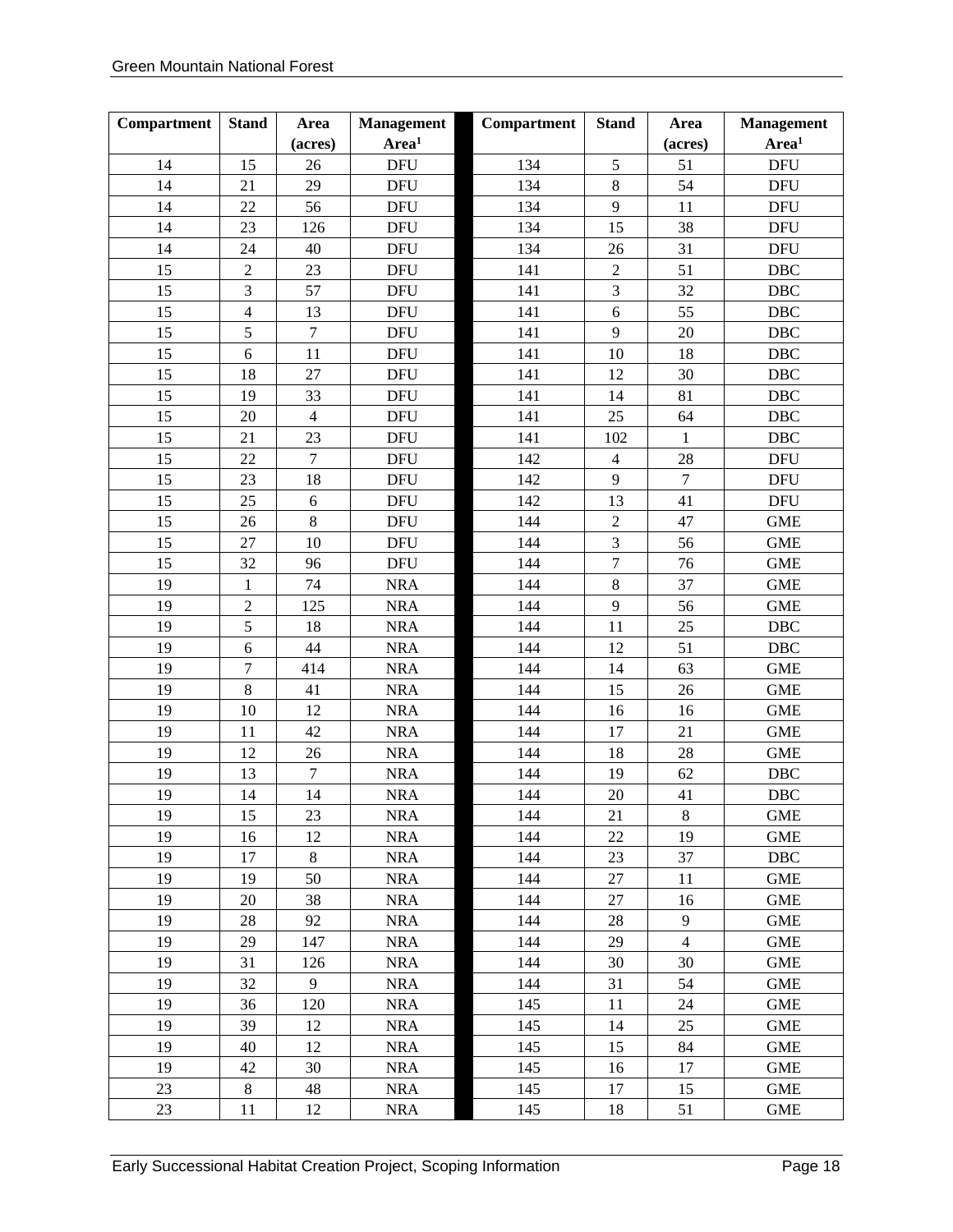| Compartment | <b>Stand</b>     | Area           | <b>Management</b> | Compartment | <b>Stand</b>     | Area           | <b>Management</b>                |
|-------------|------------------|----------------|-------------------|-------------|------------------|----------------|----------------------------------|
|             |                  | (acres)        | Area <sup>1</sup> |             |                  | (acres)        | Area <sup>1</sup>                |
| 23          | 20               | 67             | <b>NRA</b>        | 145         | 19               | 8              | <b>GME</b>                       |
| 23          | 21               | 15             | <b>NRA</b>        | 145         | 22               | 9              | <b>GME</b>                       |
| 23          | 37               | 23             | <b>NRA</b>        | 145         | 24               | 25             | <b>GME</b>                       |
| 23          | 38               | $10\,$         | <b>NRA</b>        | 145         | 26               | 45             | <b>GME</b>                       |
| 23          | 39               | $\overline{4}$ | <b>NRA</b>        | 145         | 27               | 10             | <b>GME</b>                       |
| 23          | 40               | 16             | <b>NRA</b>        | 145         | 28               | $\,8\,$        | <b>GME</b>                       |
| 25          | 16               | 72             | <b>RWH</b>        | 145         | 29               | 44             | <b>GME</b>                       |
| 28          | $\overline{3}$   | 70             | <b>DFU</b>        | 145         | 30               | 55             | <b>GME</b>                       |
| 28          | $\overline{4}$   | 41             | <b>DFU</b>        | 145         | 32               | 44             | <b>GME</b>                       |
| 28          | 5                | 15             | <b>DFU</b>        | 145         | 33               | $\mathbf{9}$   | <b>GME</b>                       |
| 28          | $\epsilon$       | 17             | <b>DFU</b>        | 145         | 103              | 5              | <b>GME</b>                       |
| 28          | $\boldsymbol{7}$ | $\overline{7}$ | <b>DFU</b>        | 149         | $\sqrt{6}$       | 34             | <b>RWH</b>                       |
| 28          | $8\,$            | 14             | <b>DFU</b>        | 149         | $\overline{7}$   | 9              | <b>RWH</b>                       |
| 28          | 9                | 17             | <b>DFU</b>        | 149         | 8                | 17             | <b>RWH</b>                       |
| 28          | 10               | 13             | <b>DFU</b>        | 149         | 11               | 11             | <b>RWH</b>                       |
| 28          | 11               | 41             | <b>DFU</b>        | 149         | 14               | 15             | $\mathbf{R}\mathbf{W}\mathbf{H}$ |
| 28          | 12               | 29             | <b>DFU</b>        | 156         | 16               | 17             | <b>DFU</b>                       |
| 28          | 13               | 14             | <b>DFU</b>        | 156         | 17               | 62             | <b>DFU</b>                       |
| 28          | 14               | 22             | <b>DFU</b>        | 156         | 18               | 40             | <b>DFU</b>                       |
| 28          | 15               | 31             | <b>DFU</b>        | 172         | $\sqrt{2}$       | 36             | <b>GME</b>                       |
| 28          | 20               | 5              | <b>DFU</b>        | 172         | 3                | 28             | DBC                              |
| 30          | $\sqrt{6}$       | 86             | <b>DFU</b>        | 172         | $\overline{4}$   | 33             | $\rm DBC$                        |
| 30          | $8\,$            | 21             | <b>DFU</b>        | 172         | 10               | 57             | DBC                              |
| 30          | 12               | $10\,$         | <b>DFU</b>        | 172         | 11               | 25             | DBC                              |
| 30          | 13               | $\overline{7}$ | <b>DFU</b>        | 172         | 12               | 99             | DBC                              |
| 30          | 14               | 174            | <b>DFU</b>        | 172         | 13               | 6              | $\rm DBC$                        |
| 30          | 16               | 23             | <b>DFU</b>        | 172         | 14               | 35             | DBC                              |
| 30          | 17               | $\overline{7}$ | <b>DFU</b>        | 172         | 15               | 25             | DBC                              |
| 30          | 18               | 6              | <b>DFU</b>        | 172         | 18               | 36             | DBC                              |
| 30          | $20\,$           | 29             | <b>DFU</b>        | 172         | $20\,$           | 221            | $\rm DBC$                        |
| 31          | $\mathbf{1}$     | 6              | <b>DFU</b>        | 172         | 22               | 39             | <b>DBC</b>                       |
| 31          | $\sqrt{2}$       | $17\,$         | <b>DFU</b>        | 172         | 23               | 5              | DBC                              |
| 31          | $\overline{4}$   | 28             | <b>DFU</b>        | 172         | 24               | 20             | $\rm DBC$                        |
| 31          | 5                | 19             | <b>DFU</b>        | 172         | $25\,$           | 82             | DBC                              |
| 31          | $\,8\,$          | 49             | <b>DFU</b>        | 174         | 3                | 19             | <b>DFU</b>                       |
| 31          | 10               | 77             | <b>DFU</b>        | 174         | $\overline{4}$   | 10             | <b>DFU</b>                       |
| 31          | 12               | 29             | <b>DFU</b>        | 174         | 6                | 15             | <b>DFU</b>                       |
| 31          | 13               | 52             | <b>DFU</b>        | 174         | $\boldsymbol{7}$ | $\overline{4}$ | <b>DFU</b>                       |
| 31          | 14               | 9              | <b>DFU</b>        | 174         | $8\,$            | 51             | <b>DFU</b>                       |
| 31          | 15               | 25             | <b>DFU</b>        | 174         | 9                | 44             | <b>DFU</b>                       |
| 31          | 16               | 46             | <b>DFU</b>        | 174         | 19               | 62             | <b>DFU</b>                       |
| 31          | 17               | 23             | <b>DFU</b>        | 174         | $20\,$           | 15             | <b>DFU</b>                       |
| 31          | 18               | $\overline{4}$ | <b>DFU</b>        | 174         | 21               | 27             | <b>DFU</b>                       |
| 31          | 19               | $\sqrt{5}$     | <b>DFU</b>        | 174         | $22\,$           | 10             | <b>DFU</b>                       |
| 31          | 20               | $8\,$          | <b>DFU</b>        | 174         | 23               | 21             | <b>DFU</b>                       |
| 31          | 23               | $\tau$         | DFU               | 174         | $24\,$           | 58             | <b>RWH</b>                       |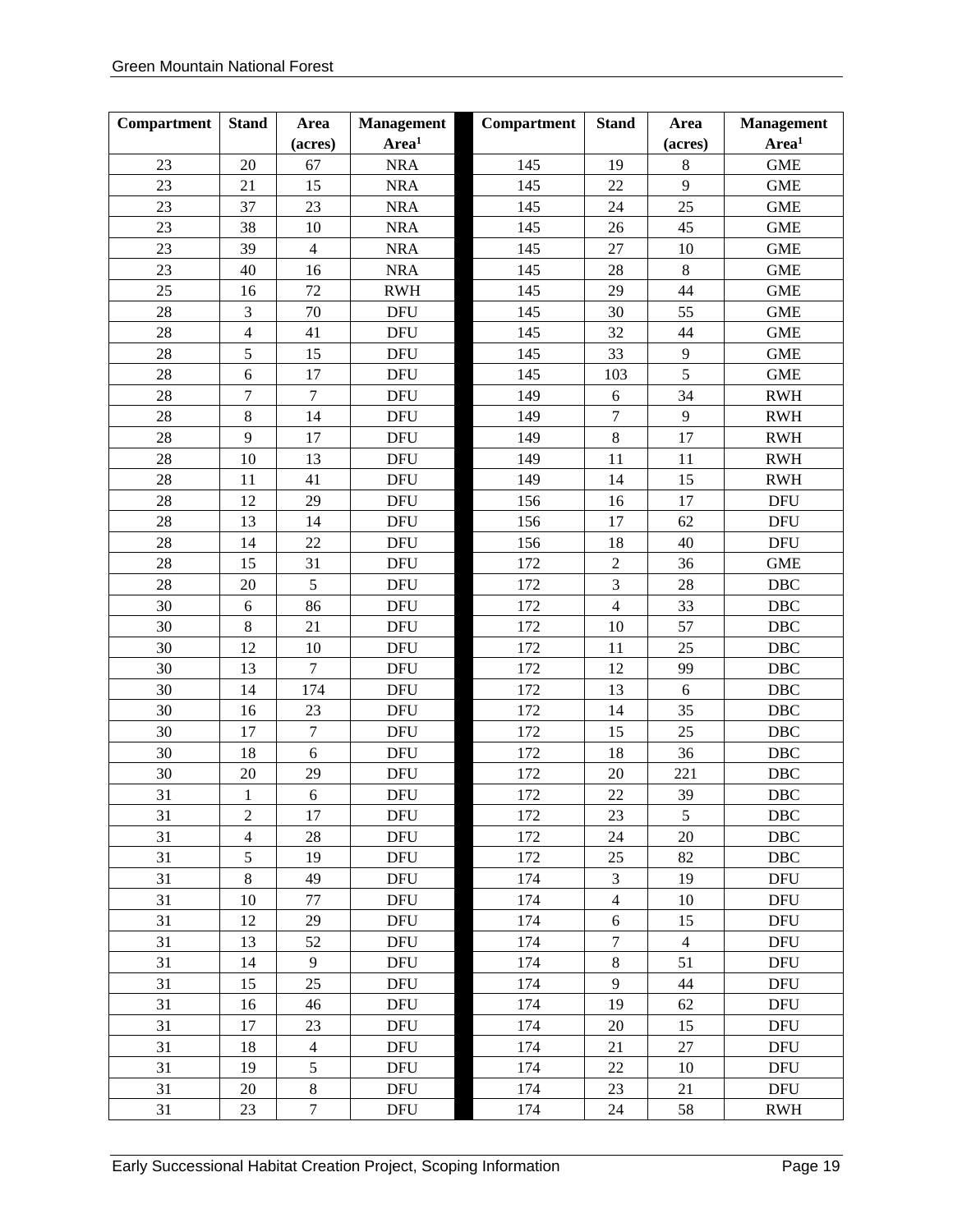| Compartment | <b>Stand</b>     | Area             | <b>Management</b> | Compartment | <b>Stand</b>            | Area             | <b>Management</b>                |
|-------------|------------------|------------------|-------------------|-------------|-------------------------|------------------|----------------------------------|
|             |                  | (acres)          | Area <sup>1</sup> |             |                         | (acres)          | Area <sup>1</sup>                |
| 31          | 25               | 15               | <b>DFU</b>        | 174         | 25                      | 46               | <b>RWH</b>                       |
| 38          | $\boldsymbol{7}$ | $\,8\,$          | <b>GME</b>        | 179         | $\boldsymbol{9}$        | 53               | <b>RWH</b>                       |
| 38          | 15               | 19               | <b>DFU</b>        | 179         | 11                      | 9                | <b>RWH</b>                       |
| 38          | 16               | $\overline{4}$   | <b>DFU</b>        | 181         | $\sqrt{2}$              | 22               | <b>RWH</b>                       |
| 38          | 21               | 19               | <b>GME</b>        | 181         | $\overline{3}$          | 62               | <b>RWH</b>                       |
| 38          | 22               | $\mathfrak{Z}$   | <b>GME</b>        | 181         | $\overline{\mathbf{4}}$ | 41               | <b>RWH</b>                       |
| 39          | $\overline{4}$   | 26               | <b>DFU</b>        | 181         | 14                      | 17               | <b>RWH</b>                       |
| 43          | $\boldsymbol{7}$ | 50               | <b>RWH</b>        | 181         | 15                      | 16               | <b>RWH</b>                       |
| 43          | 15               | 21               | <b>RWH</b>        | 181         | 16                      | 31               | $\mathbf{R}\mathbf{W}\mathbf{H}$ |
| 43          | 22               | 14               | <b>RWH</b>        | 181         | 17                      | $\boldsymbol{7}$ | <b>RWH</b>                       |
| 43          | 23               | $\boldsymbol{7}$ | <b>RWH</b>        | 181         | 18                      | 5                | <b>RWH</b>                       |
| 43          | 26               | 35               | <b>RWH</b>        | 181         | 19                      | 29               | $\mathbf{R}\mathbf{W}\mathbf{H}$ |
| 43          | 31               | 30               | <b>RWH</b>        | 181         | 31                      | 16               | <b>RWH</b>                       |
| 43          | 64               | 16               | <b>RWH</b>        | 184         | $\overline{7}$          | 17               | $\rm DBC$                        |
| 44          | $\boldsymbol{2}$ | 37               | <b>DFU</b>        | 184         | 14                      | 20               | DBC                              |
| 44          | $\overline{4}$   | $\mathfrak{Z}$   | <b>DFU</b>        | 184         | 15                      | 38               | DBC                              |
| 44          | 5                | 14               | <b>DFU</b>        | 184         | 16                      | 33               | DBC                              |
| 44          | 8                | $\sqrt{6}$       | <b>DFU</b>        | 184         | 17                      | 15               | $\rm DBC$                        |
| 44          | 10               | 12               | <b>DFU</b>        | 184         | 19                      | $\sqrt{2}$       | DBC                              |
| 44          | 13               | 55               | <b>DFU</b>        | 186         | $\overline{2}$          | 45               | <b>DFU</b>                       |
| 44          | 14               | 6                | <b>DFU</b>        | 186         | 999                     | 895              | <b>RWH</b>                       |
| 44          | 15               | 5                | <b>DFU</b>        | 192         | $\mathbf{1}$            | 33               | <b>DFU</b>                       |
| 44          | 16               | 1                | <b>DFU</b>        | 192         | 5                       | 22               | <b>DFU</b>                       |
| 44          | 19               | 26               | <b>DFU</b>        | 192         | 6                       | 49               | <b>DFU</b>                       |
| 44          | 20               | 11               | <b>DFU</b>        | 192         | $\overline{7}$          | 18               | <b>DFU</b>                       |
| 44          | 21               | 15               | <b>DFU</b>        | 192         | 8                       | 33               | <b>DFU</b>                       |
| 44          | 22               | 22               | <b>DFU</b>        | 192         | $\mathbf{9}$            | 57               | <b>DFU</b>                       |
| 44          | 23               | 28               | <b>DFU</b>        | 192         | 11                      | 48               | <b>DFU</b>                       |
| 44          | 24               | 6                | <b>DFU</b>        | 192         | 17                      | 33               | <b>DFU</b>                       |
| 44          | 25               | $20\,$           | <b>DFU</b>        | 192         | 18                      | 34               | <b>DFU</b>                       |
| 44          | 41               | $8\,$            | <b>DFU</b>        | 192         | 20                      | 35               | <b>DFU</b>                       |
| 44          | 113              | $\mathfrak{Z}$   | <b>DFU</b>        | 192         | 21                      | 47               | <b>DFU</b>                       |
| 45          | 3                | 14               | <b>DFU</b>        | 192         | 22                      | 5                | <b>DFU</b>                       |
| 45          | 6                | $6\,$            | <b>DFU</b>        | 192         | 23                      | $\overline{4}$   | <b>DFU</b>                       |
| 45          | $8\,$            | 32               | <b>DFU</b>        | 242         | 3                       | 182              | <b>DFU</b>                       |
| 45          | 10               | 13               | <b>DFU</b>        | 242         | $\overline{4}$          | 93               | <b>DFU</b>                       |
| 45          | 12               | 49               | <b>DFU</b>        | 242         | 5                       | 170              | <b>DFU</b>                       |
| 45          | 13               | 16               | <b>DFU</b>        | 242         | 6                       | 85               | <b>DFU</b>                       |
| 45          | 18               | $\overline{4}$   | <b>DFU</b>        | 251         | 36                      | $8\,$            | <b>DFU</b>                       |
| 45          | 30               | 5                | <b>DFU</b>        | 251         | 47                      | $\mathbf{9}$     | <b>DFU</b>                       |
| 45          | 31               | 17               | <b>DFU</b>        | 251         | 48                      | $8\,$            | <b>DFU</b>                       |
| 45          | 32               | 5                | <b>DFU</b>        | 251         | 49                      | 13               | <b>DFU</b>                       |
| 45          | 33               | 24               | <b>DFU</b>        | 251         | 50                      | 39               | <b>DFU</b>                       |
| 45          | 37               | $\mathfrak{S}$   | <b>DFU</b>        | 251         | 51                      | 19               | <b>DFU</b>                       |
| 47          | 12               | 14               | RWH               | 251         | 53                      | 27               | <b>DFU</b>                       |
| $48\,$      | $\mathbf{1}$     | 29               | DFU               | 251         | 56                      | $\,8\,$          | <b>DFU</b>                       |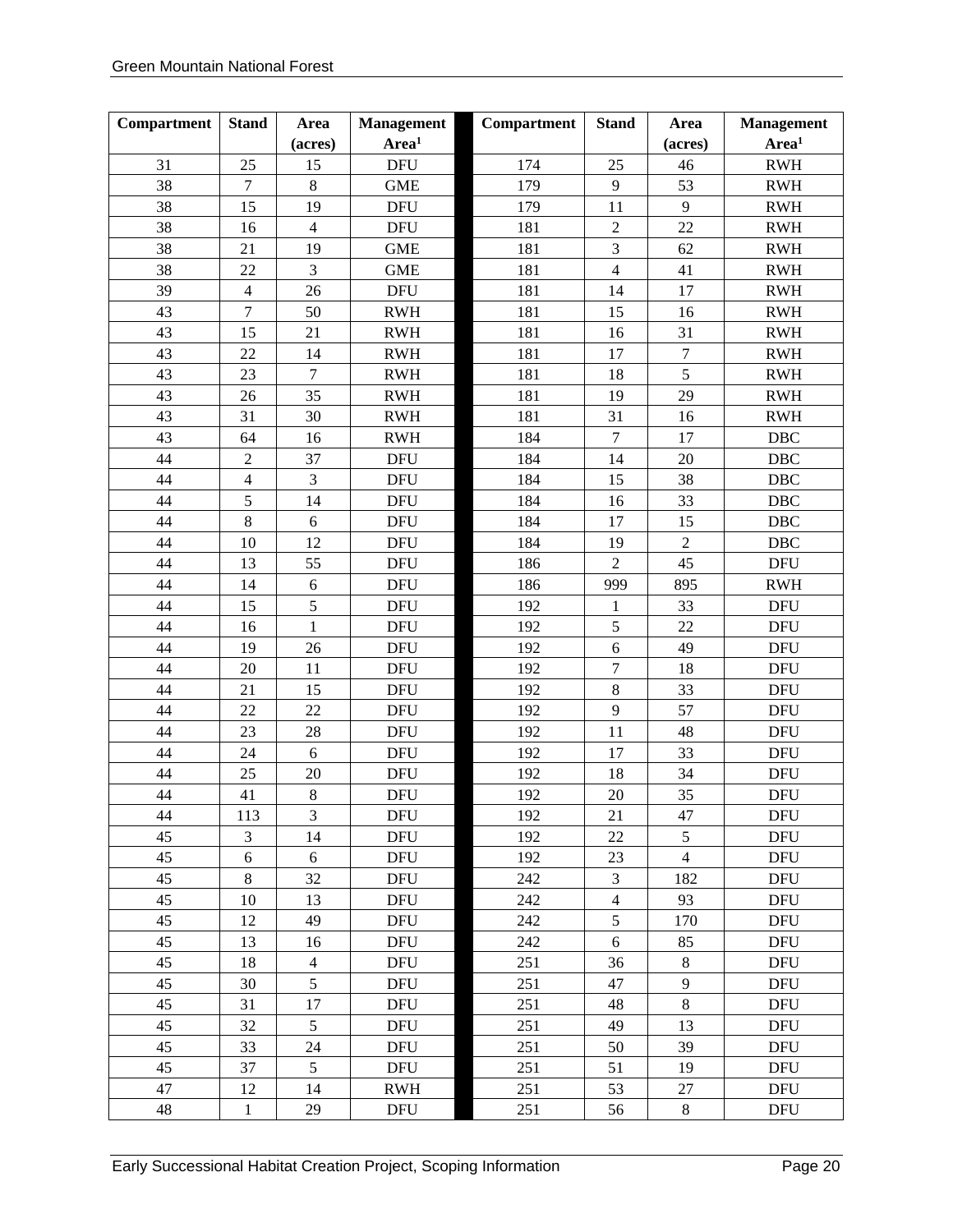| <b>Compartment</b> | <b>Stand</b> | Area    | <b>Management</b> | <b>Compartment</b> | <b>Stand</b> | Area    | <b>Management</b> |
|--------------------|--------------|---------|-------------------|--------------------|--------------|---------|-------------------|
|                    |              | (acres) | Area <sup>1</sup> |                    |              | (acres) | Area <sup>1</sup> |
| 48                 | ∠            |         | <b>DFU</b>        | 251                | 60           | 44      | <b>DFU</b>        |
| 48                 | 6            | 44      | <b>DFU</b>        | 251                | 61           | 18      | <b>DFU</b>        |
| 48                 | 8            | 7       | <b>DFU</b>        | 251                | 64           | 53      | <b>DFU</b>        |
| 48                 |              | 37      | <b>DFU</b>        | 251                | 65           | 201     | <b>DFU</b>        |
| 51                 | 999          | 759     | <b>RWH</b>        | 251                | 66           | 201     | <b>DFU</b>        |
| 52                 |              | 31      | DFU               | 251                | 67           | 135     | <b>DFU</b>        |

<sup>1</sup> GME = Green Mountain Escarpment; DBC = Diverse Backcountry; DFU = Diverse Forest Use; NRA = Robert T. Stafford White Rocks National Recreation Area; RWH = Remote Wildlife Habitat.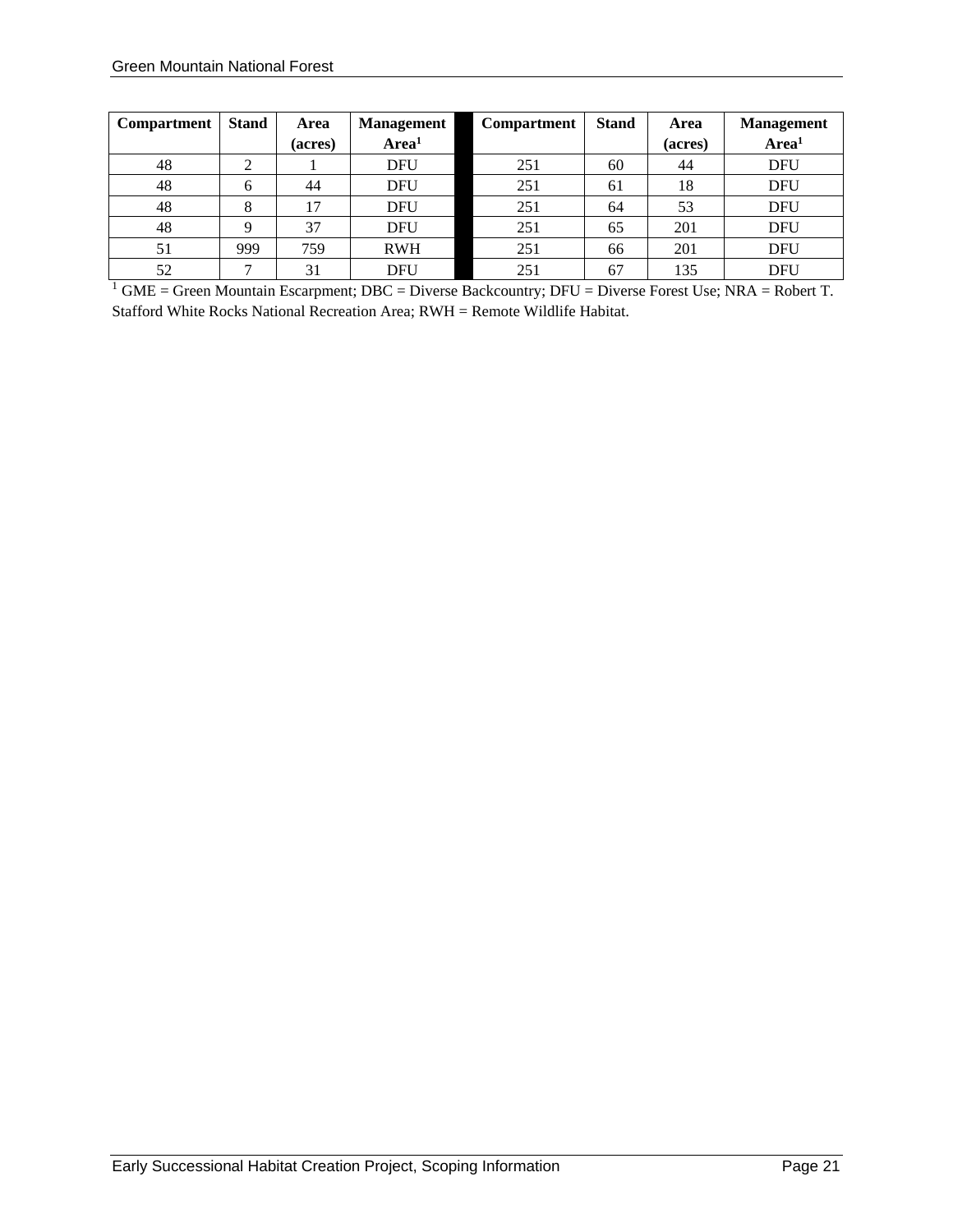#### **Appendix B: Design Criteria**

#### **Wildlife**

- 1. Before each timber harvest and associated road construction may commence, consultation with the U.S. Fish and Wildlife Service must be completed if activities may affect a federally-listed species.
- 2. In order to protect both nesting birds (in particular neo-tropical migrant passerines) and bats, tree felling and clearing activities shall not be conducted from May 1 through July 31.
- 3. Potential Indiana bat roost trees (defined as any tree greater than or equal to eight inches diameter at breast height with exfoliating bark, cavities, or crevices) located under 1100 feet in elevation west of the spine of the Green Mountains and/or within five miles of a known Indiana bat hibernacula shall not be removed unless one of the following measures are taken:
	- a. Trees are surveyed for emerging bats
	- b. Trees are cut outside of the Indiana bat active season, including the fall swarming season (April 1 to November 15)
	- c. Trees are deemed as hazards that are likely to fall in the immediate future and could cause injury or death to people
- 4. When working in stands that are important black bear habitat as evidenced by high densities of black bears and/or the presence of bear-clawed beech trees, including all stands considered for treatment within Compartments 122, 149, 181, and 184, consult with the Vermont Fish and Wildlife Department to minimize impacts to bears and, when practicable, enhance bear habitat.
- 5. If threatened, endangered, or Regional Forester Sensitive Species (RFSS) are previously documented, located in surveys, or newly discovered, staff would recommend buffer zones and/or time-of-year restrictions as needed to protect the populations. Populations and protection measures would be reviewed on a case-by-case basis to determine the appropriate action. Guidelines in approved recovery plans, existing conservation approaches, other scientific literature, the 2006 Forest Plan, and professional judgment would be followed to protect these populations. The Responsible Official would make a final decision on protection measures.

#### **Fisheries and Aquatic Habitat**

- 1. As necessary to attain stabilization of roadbed and fill slopes of temporary roads, measures will be employed such as out-sloping, drainage dips, and water-spreading ditches.
- 2. Once temporary roads have served their purpose, restore roadbeds to the original landscape contour and remove all bridges and culverts. Eliminate ditches, out-slope roadbed, remove ruts and berms, effectively block the road to normal vehicular traffic where feasible under existing terrain conditions, and build necessary cross ditches and water bars.
- 3. When bridges and culverts are removed, associated fills shall also be removed to the extent necessary to permit normal maximum flow of water as well as normal floodplain and wetland functions.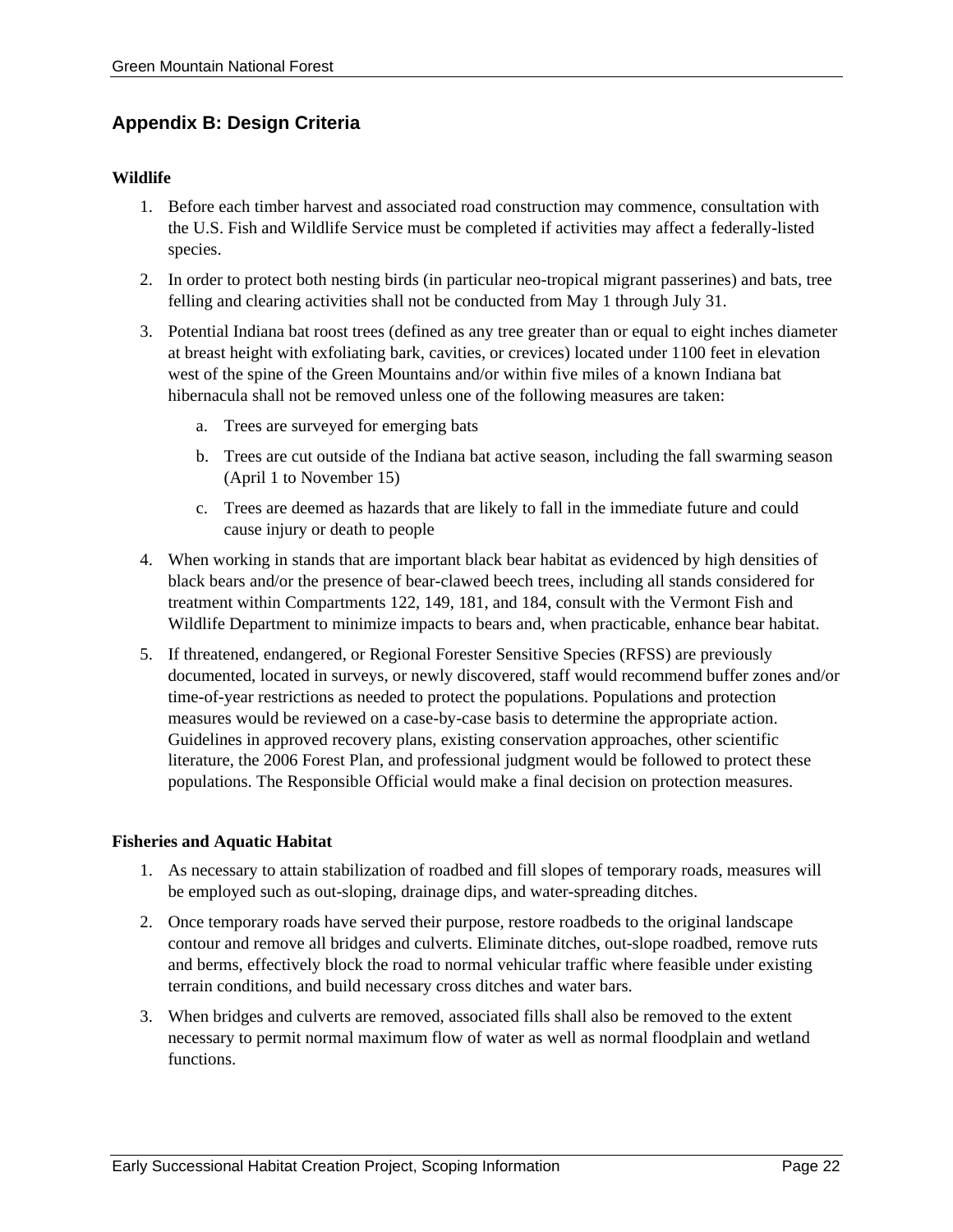- 4. Where permanent roads will be created, or where existing and/or unclassified roads will be improved, permanent stream crossing structures proposed for installation (new or replacement) on fish bearing streams shall allow for the passage of aquatic organisms, sediment, and wood.
- 5. Reshape streambank to preconstruction/natural shape to restore stream hydrology.

#### **Sensitive Natural Communities**

1. When planning work around rare and sensitive natural communities (as mapped by the Vermont Natural Heritage Inventory program) with a State Rank of S1 (critically imperiled) through S3 (vulnerable), do not conduct timber harvests or create roads or skid trails within 100 feet of the mapped communities.

#### **Rare Plants**

- 1. Site-specific botanical field surveys will be conducted prior to project implementation for habitats within the project area based on the Likelihood of Occurrence Table (see project file). If any plant listed as a Regional Forester Sensitive Species (RFSS) is found, specific measures to protect these plants would be developed by the Forest botanist so that the population does not lose viability, and the species does not trend toward federal listing. "Protect" means do not trample, fell trees on top of, or change the habitats of RFSS plants. Examples include winter logging to avoid trampling, marking rare plants with GPS and flagging to avoid trampling or felling trees on top of them, and excluding areas to avoid altering habitats.
- 2. An individual RFSS only needs to be searched for in the sites that, based on pre-field review, are likely to provide the species-specific habitat requirements (such as liminess, certain elevation, topography, etc.).
- 3. Where trees will be felled near wetlands, protect *Sphagnum pulchrum*, which occurs in wetlands.
- 4. If eastern dwarf mistletoe (*Arceuthobium pusillum*) is found in a wetland, do not cut the tree upon which it grows.
- 5. Search for and protect all plant RFSS listed as possible to occur in rich woodlands (including sugar maple/beech/yellow birch, sugar maple, and old field northern hardwoods forest types with a site index greater than 60).
- 6. Search for and protect leathery grapefern (*Botrychium multifidum*) and hay sedge (*Carex argyrantha*) in the one likely dry opening in the project area (Compartment 141, Stand 102).
- 7. Search for and protect all plant RFSS listed as possible to occur in dry woods (dry red maple/beech, beech, and red oak forest types) in western Vermont.
- 8. Protect rough cotton grass (*Eriophorum tenellum*) which is known to occur in Compartment 44, Stand 105.
- 9. Where work will occur along streams, protect plant RFSS listed as possible in seeps or along streams: boreale bedstraw (*Galium kamtschaticum*) and bog chickweed (*Stellaria alsine*). Given the extensive potential habitat, develop a sampling scheme and implement it, rather than searching all seeps or stream sides.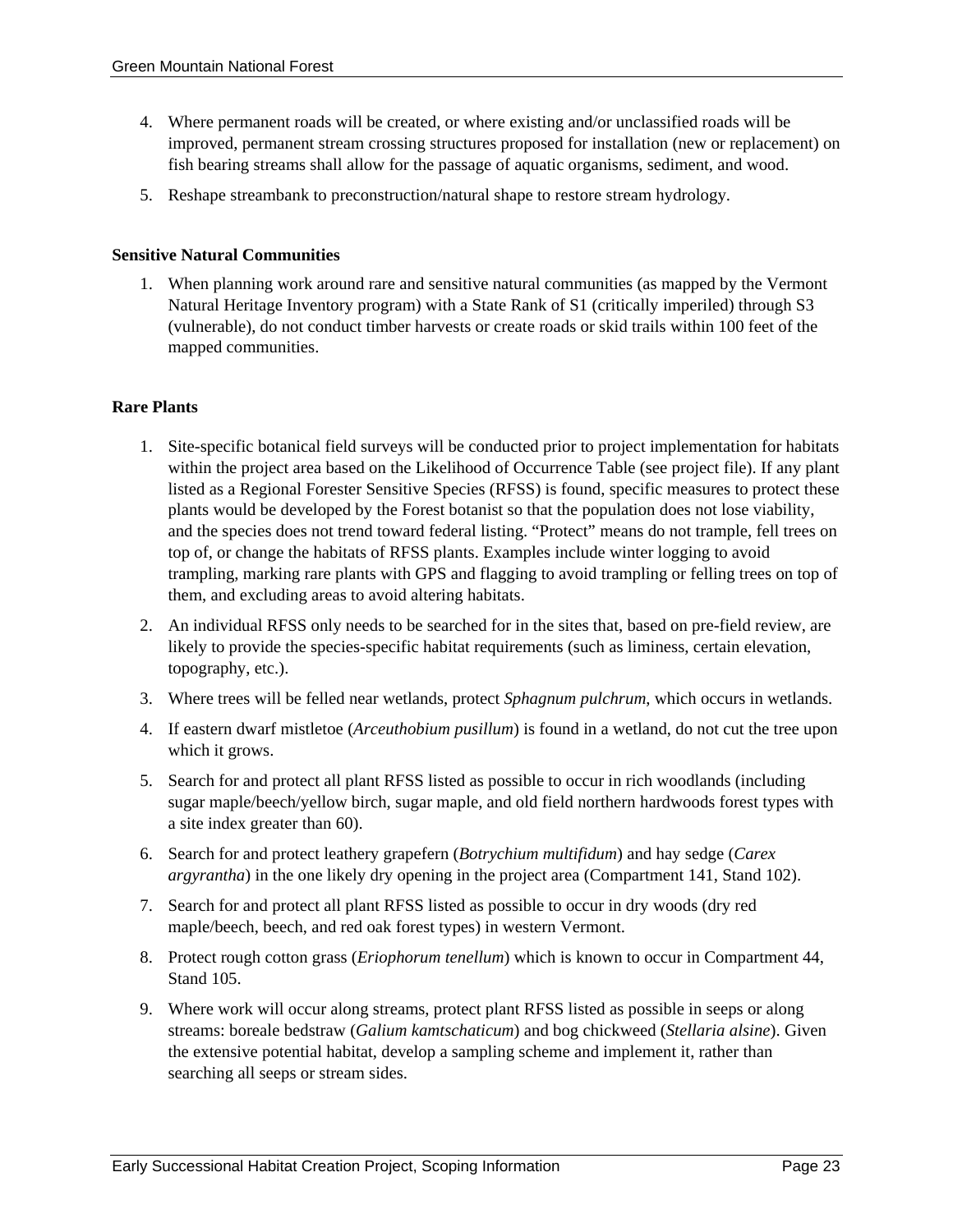- 10. Where coniferous woods or mixed woods occur (red spruce/balsam fir and maple/beech/birch/spruce forest types), search for and protect round-leaved orchis (*Platanthera orbiculata*) and lesser wintergreen (*Pyrola minor*). Given the abundance of this type of habitat, and the very limited likelihood of locating either species (one tends to occur in very small populations that are easily overlooked and the other is very small in size), develop a sampling scheme and implement it, rather than searching all such stands.
- 11. Do not cut healthy butternut (*Juglans cinerea*) trees where they occur.

#### **Non-native Invasive Plants**

- 1. For stands that occur along roadsides, inventory for non-native invasive plants at least 500 feet in both directions on both sides of the road, and if landowner permission can be obtained (or it is National Forest System land next to a Forest Service road), treat any non-native invasive plants found prior to project implementation, using methods in keeping with 2010 Forest-wide Nonnative Invasive Species Control Environmental Assessment and associated Decision Notice. Treat any non-native invasive plant infestations found from monitoring newly created early successional habitat stands after implementation activities are complete.
- 2. Based on results of any pre-field review, plus any botanical inventory that occurs, implement relevant best management practices as determined by the Forest Botanist, using the "Non-native Invasive Species Best Management Practices Guidelines for the U.S. Forest Service Eastern Region" (USDA FS 2012).
- 3. Perform risk assessments for stands that contain or are adjacent to infestations by using the "Nonnative Invasive Species Framework for Plants and Animals in the U.S. Forest Service Eastern Region" (USDA FS R9 RLT 2003), and incorporate the results of the risk assessments into project implementation.
- 4. When seeding bare, disturbed soil resulting from project activities, use a Forest Service approved local, native plant mix. If unavailable, use a non-invasive seed mix approved by the Forest botanist.

#### **Soils and Wetlands**

- 1. Planning and implementation of all proposed activities would comply with the National Best Management Practices Program for Water Quality Management on National Forest System Lands
- 2. The following design criteria are applicable to ground disturbing vegetation management activities, such as commercial timber harvests and non-commercial vegetation treatments:
	- a. Bole-only harvesting would be done in all stands except those with aspen present where clearcuts are planned for aspen regeneration. This measure limits nutrient removal associated with harvesting.
	- b. Do not remove existing or created fine woody debris (i.e. no whole tree harvest) on sandy, nutrient-poor soils (see map of such areas in project file).
	- c. Do not remove stumps, roots, or other below-ground biomass. Do not remove litter.
	- d. Where whole-tree harvest is utilized (on unrestricted soils), retain fine woody material present before harvest except on roads, skid trails, and landings; retain fine woody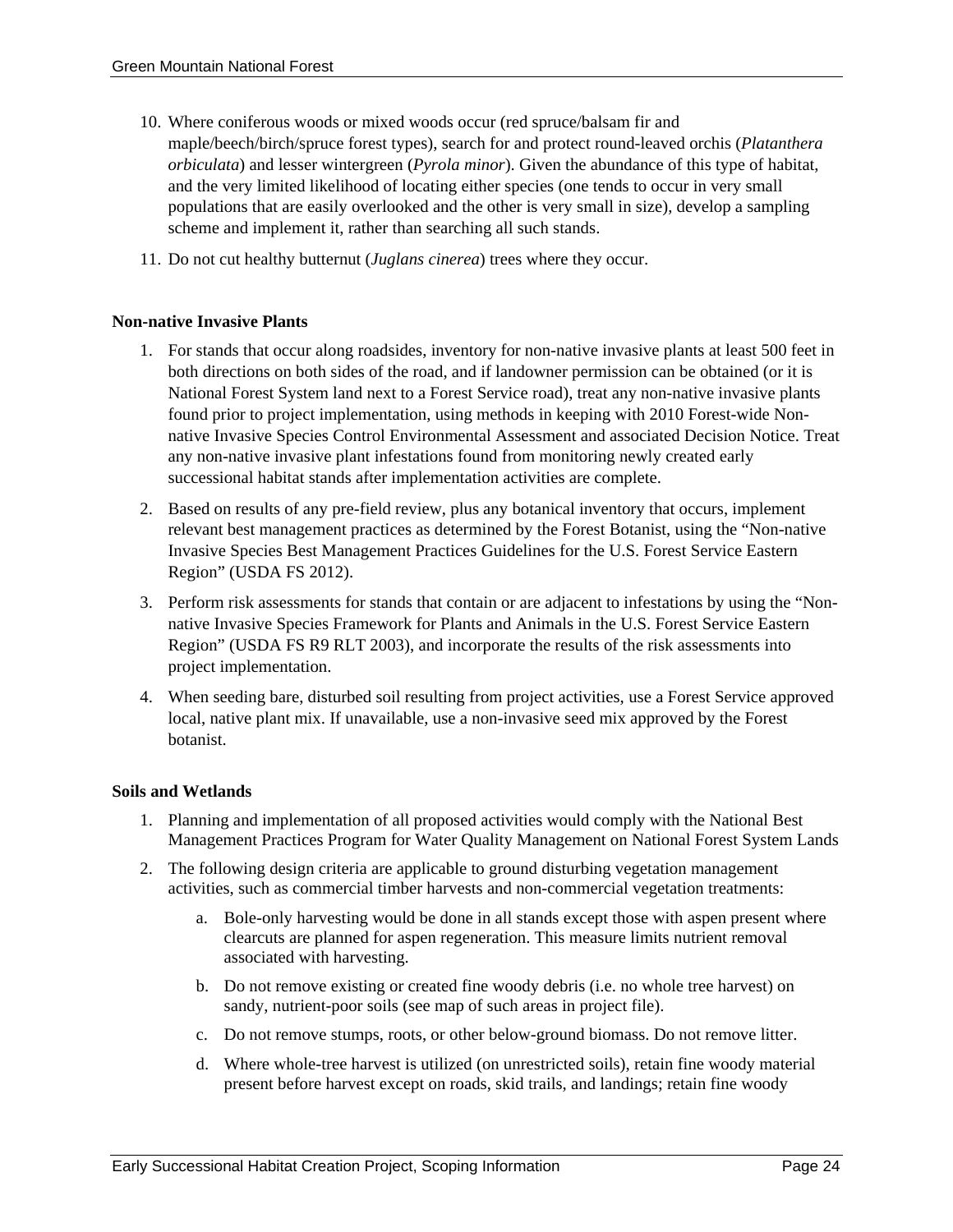material resulting from incidental breakage of tops and limbs in the general harvest area. Disperse residues throughout the site.

- e. Retain existing coarse woody material. It can be moved to allow for safe operations in the harvest area (i.e. off roads, skid trails and landings).
- f. Leave tops and limbs used to stabilize soil on roads or skid trails in place following harvest operations. Tops and limbs may be used to cross small wet drainages, but must be removed from drainages prior to sale close-out.
- g. Scatter tops and limbs throughout harvested stands.
- h. Do not operate heavy machinery or harvest within 100 feet of wetlands, except when wetlands must be crossed for timber management because there are no reasonable alternatives. Maintain cross drainage during and after the project is completed, and place easily removable materials such as mats, small pipe bundles, corduroy (log stringers), or similar structures to minimize damage due to fill removal; and only log when soils are frozen or sufficiently covered with snow to protect soil resources (generally at least a foot). Flag wetlands with a 100 foot buffer within units as equipment exclusion areas.
- i. Sale area layout would exclude all mapped slopes greater than 45 percent. Equipment operations would be prohibited on all slopes greater than 35 percent except in special situations where equipment operations on a very short slope would greatly facilitate timber sale operations and/or reduce impacts to soils in other areas, and where erosion and sedimentation will be minor, with soil/land stability maintaining intact. All proposed equipment operations would be approved by sale administration personnel in consultation with a soil scientist on a case by case basis. Equipment operations on slopes between 25 and 35 percent will be evaluated on a case by case basis by Forest Service personnel in consultation with a forest soil scientist. Sale area layout may exclude these slopes within cutting units or areas would not be marked to avoid soil resource damage.
- j. Sale area layout would exclude all wetlands, poorly drained soils, or very poorly drained soils, and all shallow soils greater than one-quarter of an acre in area (less than 20 inches deep over bedrock).
- k. On elevations greater than 2,500 feet, do not harvest, except in some stands on a case-bycase basis with soil scientist review. This review will consider site-specific soil-affecting parameters like acid deposition, aspect, plant communities, and wildlife habitat needs.
- l. Stands would generally be harvested with sufficient snow cover (at least one foot) or frozen soil, to minimize soil disturbance. Some stands may be suitable for summer harvest when soils tend to dry sufficiently between early August and late September. They would be below 2,500 foot elevation, with moderately well-drained soils or drier, with moderately deep or deeper soils, and no wetlands that would be crossed during logging operations. Specific stands for summer harvest would be identified during annual soil scientist input in response to proposed vegetation management. A small number of additional stands may be identified afterward by the soil scientist as suited to summer harvest, if for example special harvest equipment is used, or there is an unusually dry summer, and if the skid roads and landings are located outside of stream protective strips prescribed in the Forest Plan.
- 3. The following design criteria are applicable to the siting and use of log landings:
	- a. Do not locate landings on somewhat poorly or poorly drained soils. Locate landings where slope directs sediment away from water bodies, including seasonal ponds.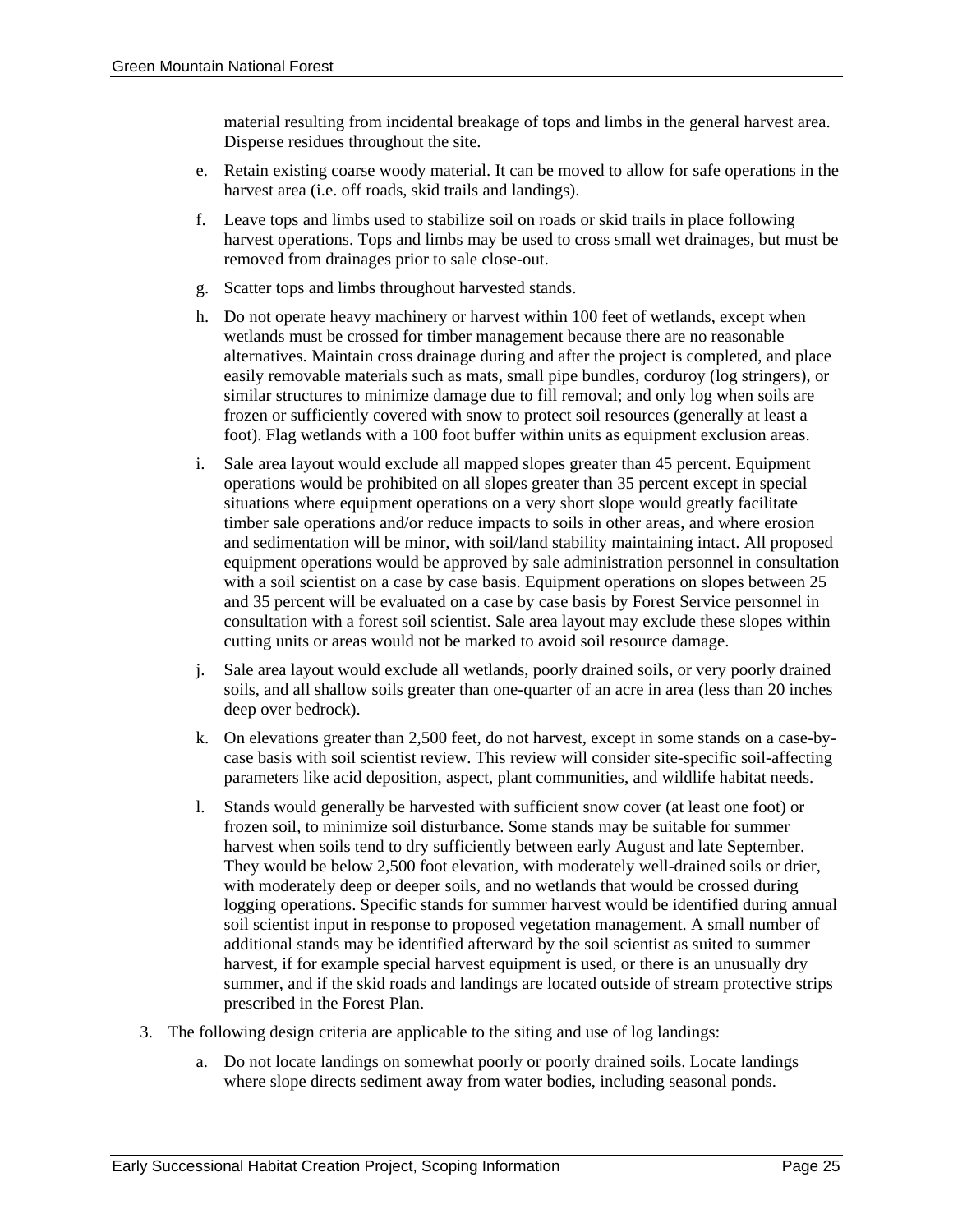- b. Locate landings at least 100 feet from all wetlands, including seasonal ponds, and design and manage them to not contribute sediment to any water body.
- c. Reduce logging debris (such as chips and bark) at landings to less than 12 inches so as to not severely restrict vegetative growth in the area.
- d. Scatter tops and limbs on landings and skid trails during logging operations where needed to reduce compaction and erosion, and return all other tops and limbs and scatter throughout harvested stands to retain soil nutrients.
- 4. The following design criteria are required to maintain soil stability and control erosion. They apply to all newly constructed Operational Maintenance Level (OML) 1 permanent and temporary road segments in addition to any other disturbed areas that result from project activities:
	- a. Seed and mulch bare soils to a depth of at least one inch in the road corridor off the driving surface (such as fillslopes and cutbanks). However, if construction occurs when seeding is not recommended (such as the dormant season), mulch to a depth of at least three inches to prevent adverse soil erosion.
	- b. Place geotextile fabric, jute netting, or other erosion control matting to hold the soil and seed in place until vegetation is established on cutbanks and exposed steep slopes in excess of 35 percent.
- 5. Design skid trails to direct water flow outside of riparian corridors as quickly as possible, to avoid steep terrain (slopes above 35 percent), maximize the distance between the road and waterbodies, minimize the number of water body crossings, and minimize the total miles of skid road.
- 6. The following design criteria apply to prescribed burning and associated activities:
	- a. Prescribed burning will be done only when overall mineral soil heating is low, and no more than an average loss of one inch or one-half of the sum of organic horizons will be consumed during burns. Burns will have mixed-severity burn patterns at each unit, and uneven, mosaic forest floor consumption, with no more than 10 percent of the area having mineral soil exposed immediately after the burn. This minimizes soil erosion and nutrient losses. In addition, burning will not be done in areas dominated by outcrops and soils less than 12 inches deep over bedrock.
	- b. While burning piles, the number of piles at each pile burning site shall be minimized, with a maximum of 10% of the area of each unit occupied by piles. Previous pile burning sites shall be reused as much as possible. This would minimize soil nutrient losses.
	- c. No heavy equipment will be used to create fire line within the protective strips of streams, wetlands, or ponds, or on slopes in excess of 35 percent.
	- d. Mulch all exposed mineral soil within fire lines with nearby duff material after burning to minimize erosion and sedimentation.
	- e. On slopes in excess of 35 percent, install waterbars during fire line construction (i.e. before burning).
	- f. On slopes in excess of 20 percent, install waterbars along the fire line after burning to minimize erosion.
	- g. Heavy equipment shall only be used once in each stand over the life of the project for the creation of fire lines.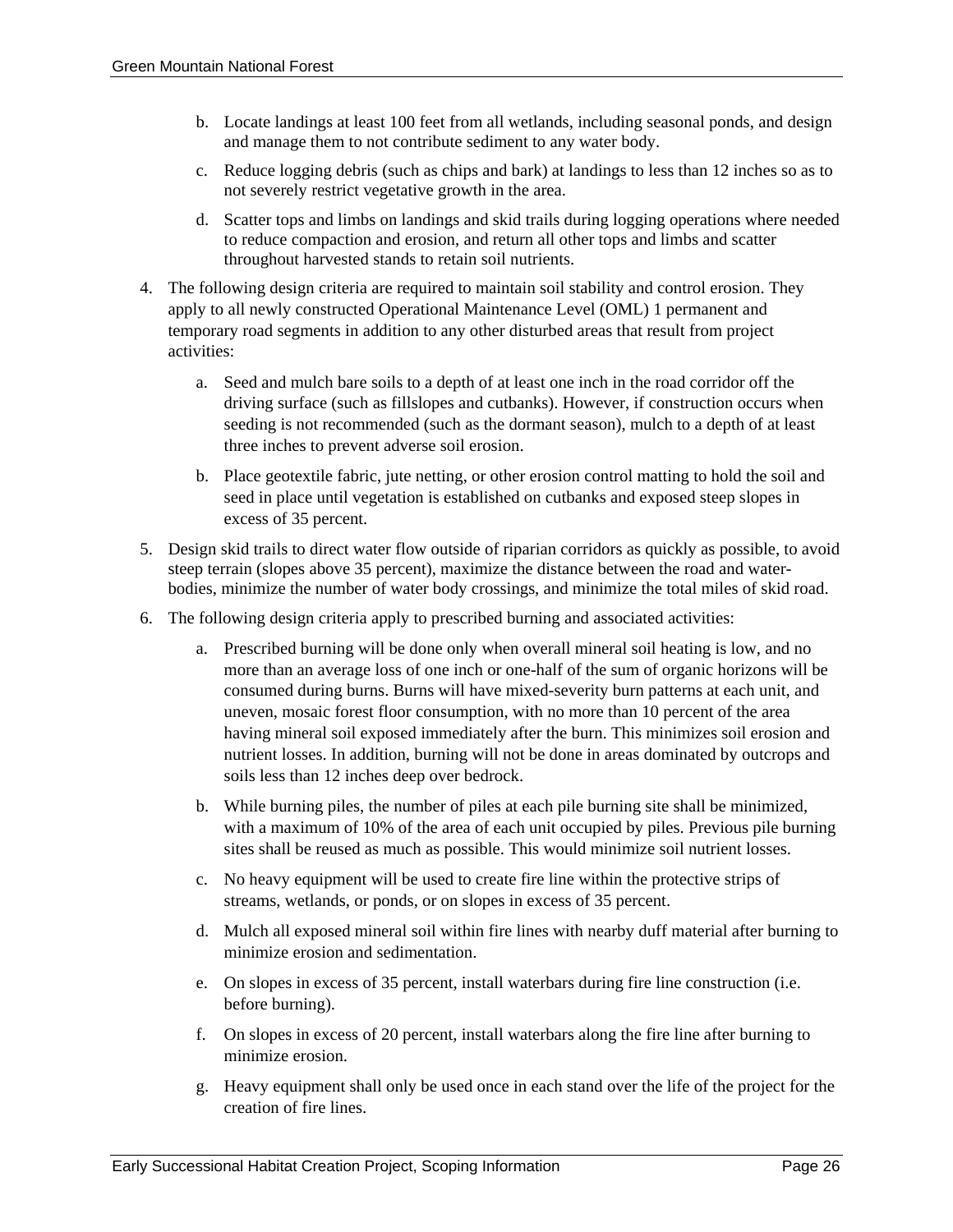h. When equipment is used for fire line creation, only remove the upper layers of organic matter, leaving the most decomposed organic matter layer intact, to minimize erosion and sedimentation. To correct unintended soil disturbance and removal, mulch with nearby duff material or straw and install water bars.

#### **Cultural Resources**

- 1. All project areas shall have a cultural resources survey before implementation.
- 2. All archaeological and historic sites that are eligible for the National Register of Historic Places (NRHP), or whose NRHP statues remains unevaluated, shall not be impacted by any ground disturbing activities. These sites shall be avoided by all project activities, and shall be protected by a buffer zone of up to 30 meters (100 feet) beyond the site boundary. No vegetation removal or other activities shall be allowed within this zone.
- 3. Forest Service staff and contractors must immediately stop work if any unexpected artifacts, archaeological sites, or human remains are encountered; and the location shall be reported to the Forest Archaeologist.

#### **Recreation Opportunities**

*Roads* 

- 1. Temporary traffic controls shall be used to provide road users with adequate warning of hazardous or potentially hazardous conditions associated with timber harvesting operations. The timber sale purchasers and the Forest Service shall agree to a specific traffic control plan for each individual project prior to commencing operations to address safety concerns associated with recreation traffic.
- 2. Upon completion of harvest activities, road closure devices shall be installed to prevent unauthorized motorized use in accordance with the following:
	- a. The selection of a road closure device and closure procedures shall follow the road access management guidelines for roads on the Green Mountain National Forest. Road closures can be conducted using berms, boulders, gates, or transplanting trees and shrubs from nearby or adjacent sites into the road surface area. This is to discourage unauthorized use and subsequent aquatic and soil resource impacts. Closure devices on roads used for recreation and other access shall allow for openings to meet those uses.
	- b. Wherever practical, a closure device should be placed at the entrance of a network of roads rather than closing each individual segment.

#### *Trails*

- 1. The following design criteria shall be implemented to protect the trails, including continued safe use of the existing trail system.
	- a. No trail shall require permanent re-routing as a result of this vegetation management prior to or after project implementation. Temporary rerouting or trail closures may be an option selected when necessary for safety and when other options are not viable.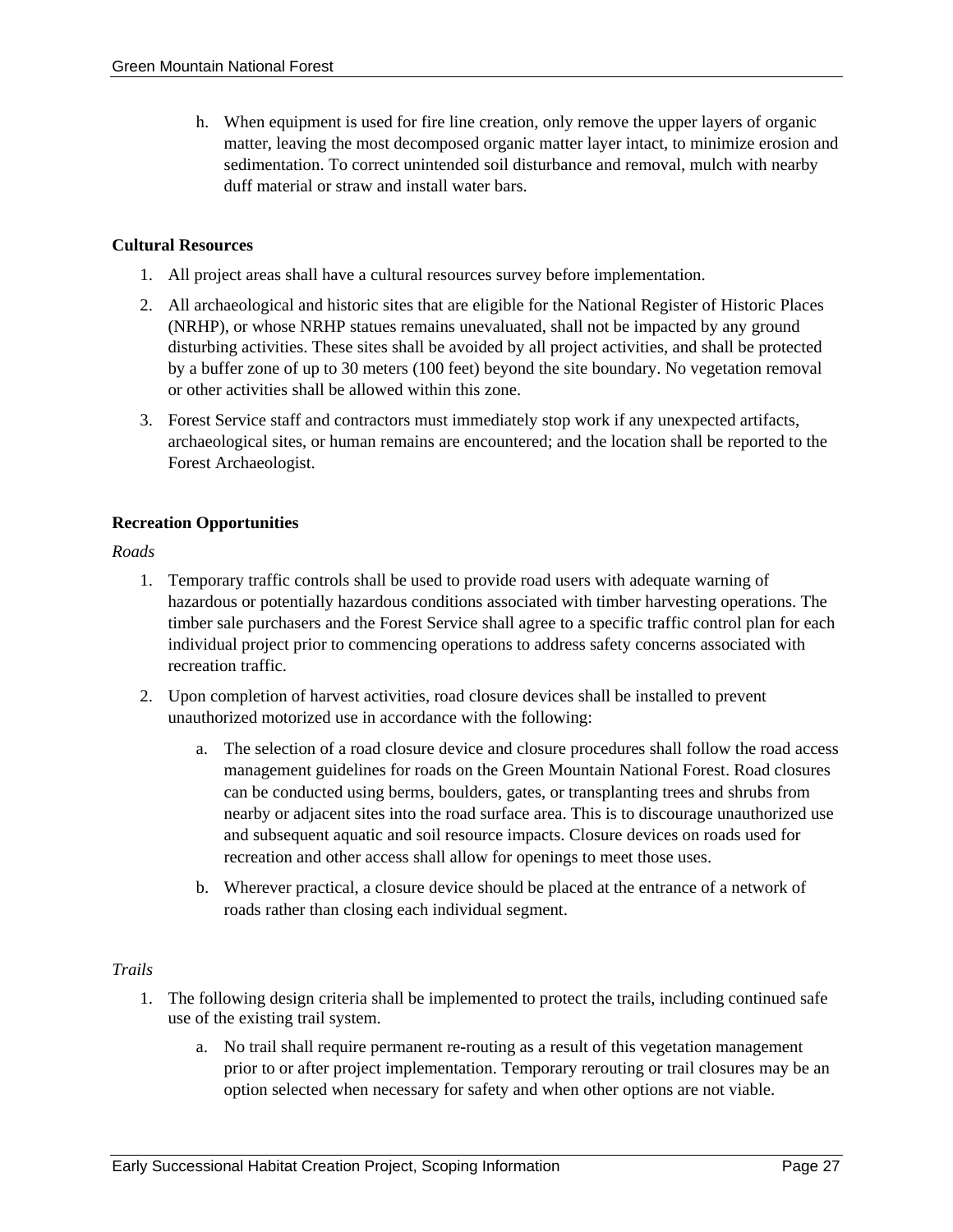- b. A recreation specialist shall be included in the planning of individual sale layout activities to ensure there is minimal disruption to existing and future designated trails within the Project Area.
- c. Existing trails shall be protected during harvest operations. Any damage to trails incidental to logging activities will be repaired in a timely manner. This includes repairing damage to waterbars, removal of slash and debris, smoothing of ruts in trails and removal of overhead hazards.
- d. Skid road crossings on trails shall be perpendicular to the trail tread and have a sight distance safe enough to allow visibility for recreation users.
- e. Skid roads that cross system trails shall be disguised with retained organic material produced by logging activities. Prior to the completion of harvest activities, tree branches with diameters of six inches or less shall be placed in a random, natural appearing pattern along the width of the road where it intersects the trail to a height of two to three feet and a depth of six to eight feet.
- f. Where feasible, trees shall be felled away from the trail prism to reduce retained organic material accumulation immediately adjacent to the trail.
- g. When practicable, plan timber harvests and road construction activities outside of the typical season of use of any trails or other recreation sites that may be impacted.
- h. If harvest activities occur along or within trails, logging activity signs shall be posted and the trails shall be evaluated for temporary closure to ensure safety of forest visitors.
- i. Hauling activities impacting high-use snowmobile trails shall not take place on weekends or federal holidays unless snow conditions do not allow snowmobiling to occur. Recreation and timber staff shall consult with local snowmobile clubs during sale layout planning to determine use levels on trails and appropriate weekend haul restrictions.
- j. If harvest activities using snowmobile trails for skidding or hauling are required by prescription to operate during the snowmobile season (December 16 to April 15), attempts to accommodate both activities shall be made. If conditions allow, adequate snow pack at a width that would allow snowmobile passage shall be left on one side of the trail and safety signs shall be posted. If simultaneous use of the trails is not possible, temporary reroutes of the snowmobile trails shall be attempted. Coordination between timber and recreation shall occur before the snowmobile season to allow time for the responsible clubs to designate alternative routes with Vermont Association of Snow Travelers, or complete closure of the route to mitigate safety concerns.

#### *Developed Recreation*

- 1. No harvest activities would occur within developed recreation sites, such as Wallingford Pond Trailhead or any other developed recreation sites identified in pre-implementation surveys.
- 2. If harvest activities occur adjacent to developed recreation areas, logging activity signs shall be posted and sites shall be evaluated for temporary closure to ensure safety of forest visitors.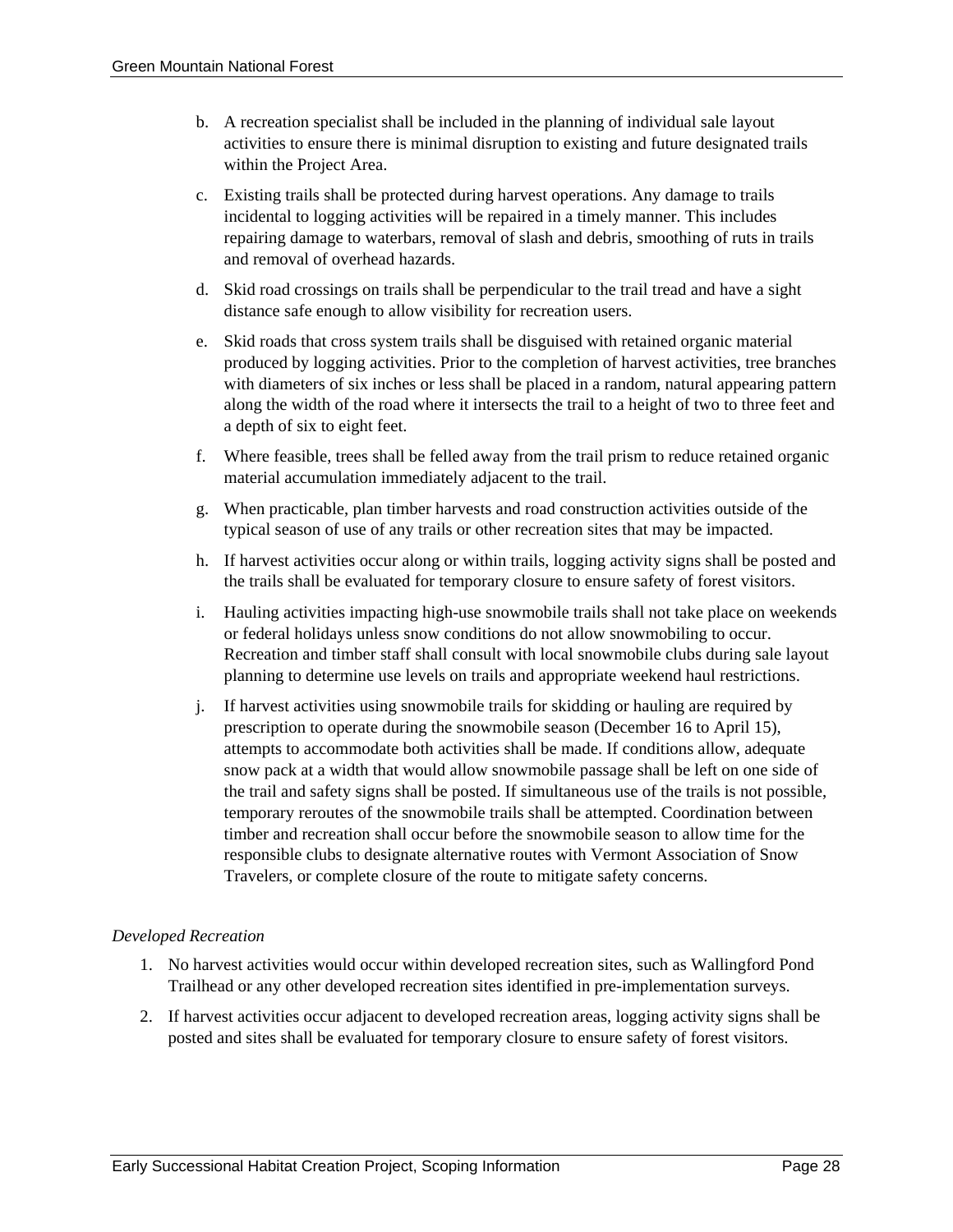#### *Inventoried Roadless Areas (IRAs)*

1. No more than 20 percent of each IRA shall be harvested with even-aged regeneration harvests in any ten-year period.

#### *Congressionally Designated Areas*

- 1. Treatment units adjacent to Wilderness shall have boundaries marked and delineated to a degree of accuracy agreed upon by recreation and survey staff. No trees shall be felled that can fall into Wilderness.
- 2. Questions regarding the location of any Wilderness Area boundaries shall be directed to the Forest Land Surveyor. No determinations shall be made based on assumptions or previous answers to similar questions.

#### **Visual Quality**

- 1. A Forest Service landscape architect or recreation specialist trained in scenery management shall be consulted prior to layout of each timber sale.
- 2. Treatment units visible from state highways, well-traveled Forest Roads, and key observation points at recreation sites or along trails shall be limited in size and shape. Mitigation techniques such as paralleling harvest edges with existing contours, feathering harvest areas and avoiding creation of unnatural hard straight lines and shapes on the landscape shall be used to reduce visual contrast from the valued scenic character. Specific mitigations shall be selected prior to layout in order to best meet scenic integrity objectives of the site.
- 3. Screen log landings from view of Forest recreation users on trails, roads, and at developed recreation sites by using an angled road or leaving a vegetative screen. When possible, landings shall be located out of sight from roads or public viewing locations.
- 4. Retained organic material that results from timber harvests shall be managed according to the following restrictions:
	- a. Where retained organic material is created adjacent to developed recreation sites, it shall be lopped and scattered no higher than two feet from the ground within 50 feet from the recreation site.
	- b. Where timber harvest takes place adjacent to recreation trails and/or maintained residential areas, lop and scatter any remaining retained organic material that falls within 25 feet of the residential boundary or each side of recreation trails to no higher than two feet from the ground.
	- a. Where timber harvest takes place adjacent to major travel corridors, such as highway 155, FR10, and other significant travel ways and recreation access routes, pull back retained organic material from the road edge a minimum of 15 feet, then lop and scatter to within two feet of the ground so as not to create an unnatural edge.

#### **Property Boundaries and Easements**

1. The Forest Land Surveyor shall be consulted prior to any ground disturbing activity within one-quarter of a mile of any exterior National Forest property boundary, or Special Designated Area boundary, or within any easements of unknown location or extent.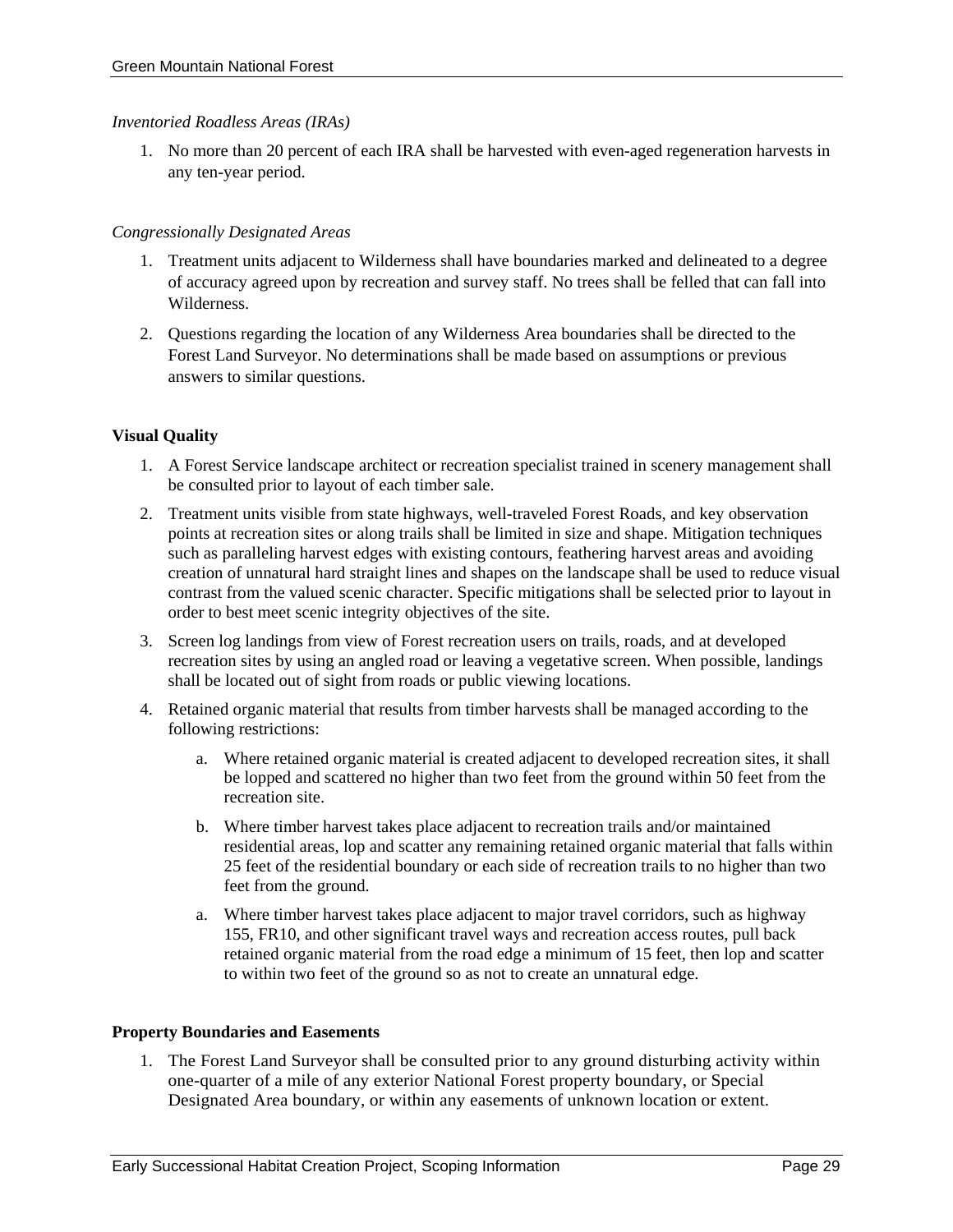- 2. All National Forest System property boundaries and Special Designated Area boundary lines within 500 feet of a treatment area must be surveyed and marked or maintained prior to commencing activity, unless an exemption is provided by the Forest Land Surveyor for a specified area.
- 3. Boundary buffers or setbacks shall not be used for purposes of avoiding the boundary marking requirement. Whenever possible, treatment areas that are not coincident with the exterior National Forest System or Special Designated Area boundaries, but are within one-quarter of a mile of the same, shall be defined by non-linear boundaries in order to reduce the likelihood of misinterpretation as evidence of the legal boundary.
- 4. The Forest Land Surveyor shall be consulted prior to the removal of any bearing trees, trees marked for boundary, line posts, or other boundary markings. Sufficient time shall be allotted for the Forest Land Surveyor to coordinate the perpetuation of boundary corners and lines in the field so that marked boundaries are not lost during the management activity.
- 5. Geographic Information System (GIS)-based coordinates for survey lines, parcel boundaries, controlling corners, and parcel corners shall not be used as authoritative indicators of legal boundary lines and property corners. In addition, fence lines, fence corners, and other alleged physical evidence of the lines and corners are not to be used as indicators of boundary lines unless their locations have been validated by the Forest Land Surveyor.
- 6. All suspected trespasses or encroachments, whether appearing to have been committed against or by the Forest Service, shall be reported to the Forest Land Surveyor. In severe cases, or where planned Forest activities may contaminate evidence or interfere with investigation of such cases, Forest Service staff and contractors must immediately stop work and report the location and issue to the Forest Land Surveyor and Law Enforcement.
- 7. All claims of title or disagreements regarding boundary location or land use rights, received verbally or in writing, shall be reported to the Forest Land Surveyor.
- 8. Interpretation of deeds, legal descriptions, and other written documents that define the ownership and location of land title and land boundaries is the responsibility of the Forest Land Surveyor.
- 9. Legal access to National Forest land, across other lands, shall not be assumed. Proposed access routes and known easements or rights-of-way shall be discussed with the Forest Land Surveyor prior to project implementation.
- 10. Rights to timber removed from easements or rights-of-way across non-National Forest System lands should be discussed with the Forest Land Surveyor prior to project implementation.

#### **References**

- Robillard, W. G., et al. 2014. Brown's Boundary Control and Legal Principles. 7th ed., John Wiley & Sons, 2014.
- USDA Forest Service (USDA FS). 2012. Non-native Invasive Species Best Management Practices Guidelines for the U.S. Forest Service Eastern Region. Available online at: http://www.fs.usda.gov/Internet/FSE\_DOCUMENTS/stelprdb5412822.pdf
- USDA Forest Service (USDA FS). 1995. Agriculture Handbook 701. Landscape Aesthetics: A Handbook for Scenery Management.
- USDA Forest Service Region 9 Regional Leadership Team (USDA FS R9 RLT). 2003. Non-native Invasive Species Framework for Plants and Animals in the U.S. Forest Service Eastern Region. Available online at: http://www.fs.usda.gov/Internet/FSE\_DOCUMENTS/fsm91\_054493.pdf